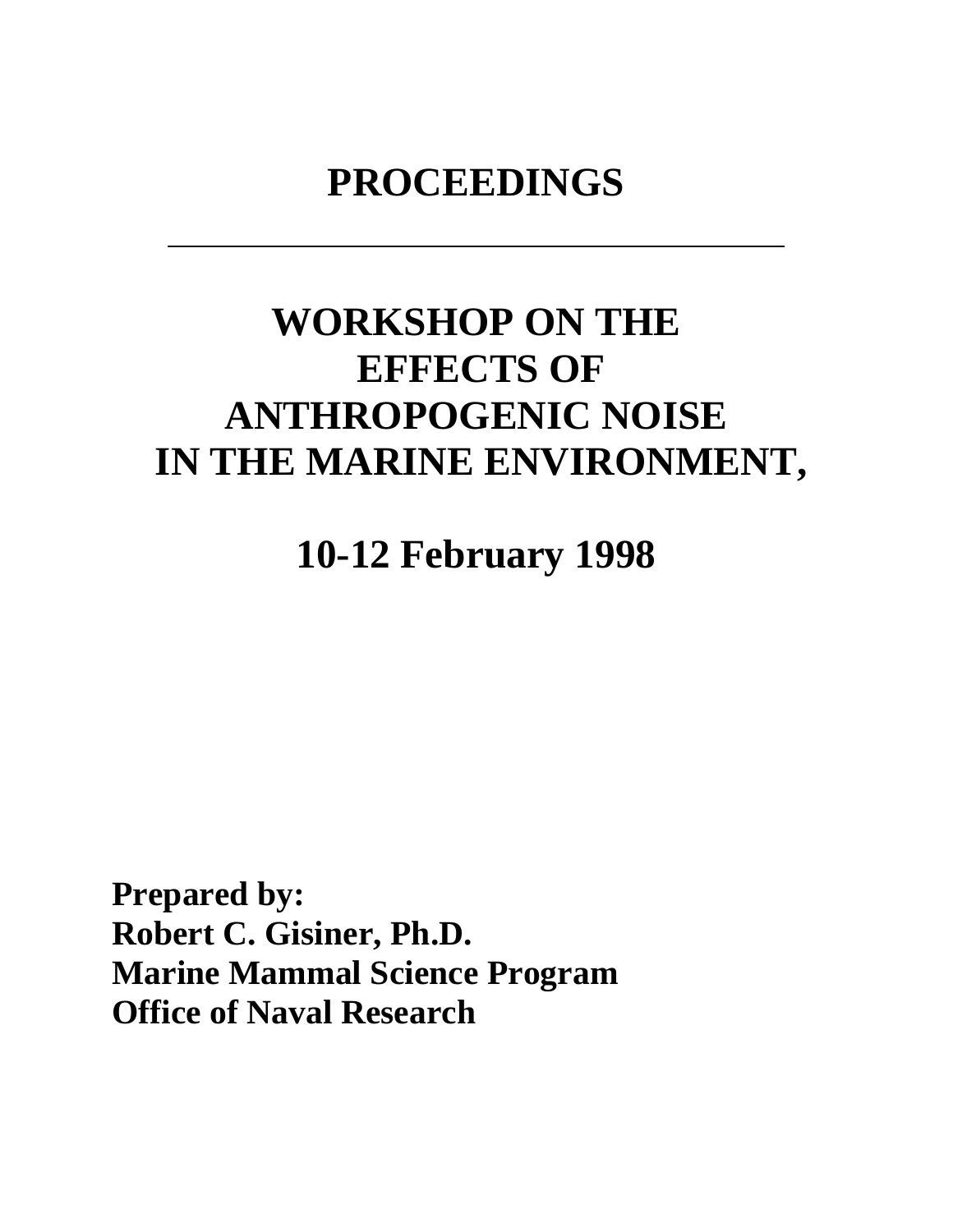## **MONITORING AND MITIGATION**

Team Members:

W. John Richardson, *LGL Ltd., King City, Ont.* (Team Leader) Raymond C. Cavanagh, *SAIC, McLean, VA* Christopher W. Clark, *Cornell Univ., Ithaca, NY* William T. Ellison, *Marine Acoustics Inc., Middletown, RI* Christopher G. Fox, *NOAA PMEL, Newport, OR* Robert J. Hofman, *Marine Mammal Commission, Bethesda, MD* Sue E. Moore, *NMFS-NMML, Seattle, WA*

## **INTRODUCTION**

Section 101(a)(5) of the U.S. Marine Mammal Protection Act (MMPA) directs the Secretaries of Commerce and the Interior to authorize the taking of small numbers of marine mammals incidental to activities other than commercial fishing in U.S. waters when the taking would have a negligible impact on the affected species or stock and certain other conditions are met. One of the conditions is that appropriate monitoring be done to confirm that animals are not taken in ways or numbers not authorized and that the impacts are in fact negligible. Such monitoring can be termed "compliance monitoring". There is also a need to document marine mammal numbers, movements, calls, and other behaviors during research projects on marine mammals in the field. Many of the same observation techniques are suitable both for compliance monitoring and for field research.

Mitigation measures designed to reduce potential impacts on marine mammals are frequently an integral part of monitoring and research projects on marine mammals. One purpose of monitoring is often to implement real-time mitigation procedures, e.g., to shut down a noise source when mammals are detected within some designated radius.

Mitigation often requires a multi-tiered approach to the development of acoustic exposure criteria for species of concern. One type of criterion is a safety radius, designed to protect animals from physical harm. Additional levels of mitigation, often applied at greater distances from the sound source, may be designed to provide additional protection from physical harm or to reduce or avoid unwanted behavioral responses. To meet the mitigation requirements for each of these levels, different monitoring procedures may be needed. Procedures and equipment needed for this monitoring are themselves often in only the first stages of development.

Implementing the mitigation requirements can take several forms depending on the nature of the sound source. This may include restrictions on the locations or times of year when the activity is authorized, source shutdown, reduction in source level, reduction in transmit schedule, change in transmission characteristics (frequency, duration, etc.), or movement of the source away from a specific area.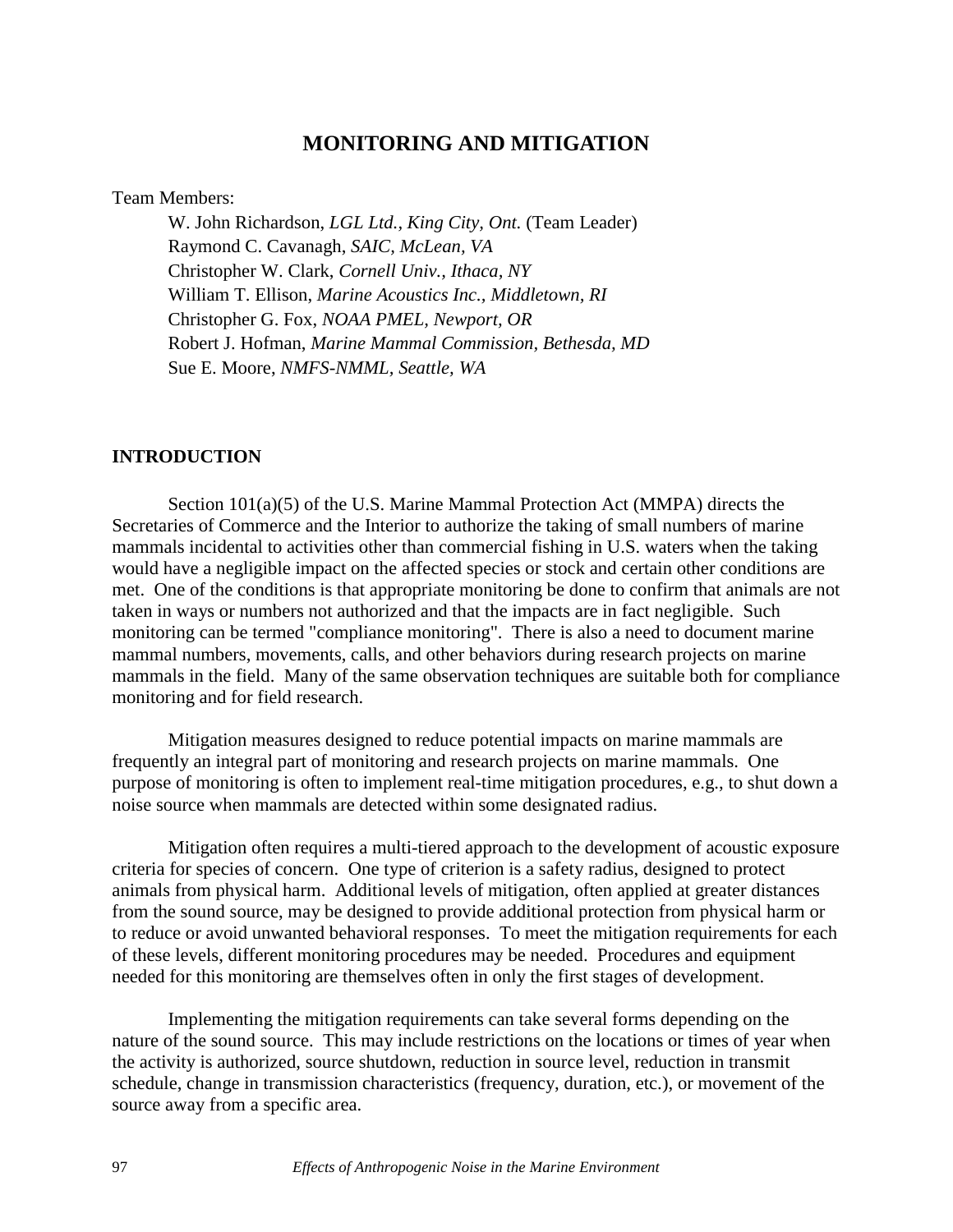Limited abilities to monitor marine mammals can substantially affect the effectiveness of mitigation. To introduce some of the problems, W.J. Richardson summarized visual and acoustic monitoring methods used during a recent open-water seismic project in the Alaskan arctic. He emphasized the results pertaining to ringed seals (Harris et al., 1997), although bowhead whales were also a major focus of the work (Richardson [ed.], 1998). Disturbance of small numbers of marine mammals was authorized by Incidental Harassment Authorizations issued for whales and seals by NMFS (NMFS, 1996a,b, 1997) and by Letters of Authorization issued for walruses and polar bears by the U.S. Fish & Wildlife Service. The IHAs required extensive visual and acoustic monitoring programs and various types of mitigation.

During this seismic program, the designated safety (=shutdown) criterion for seals was a received level of 190 dB re 1  $\mu$ Pa<sub>rms</sub>. Here "rms" refers to average pressure level over the effective pulse duration. The measured 190  $dB_{rms}$  radius was up to 260 m, depending on the airgun configuration in use and other factors (Greene, 1997). The effective source level for horizontal propagation was about 222 dB re 1  $\mu$ Pa<sub>rms</sub> and 230 dB<sub>peak</sub>. The latter was well below the nominal peak source level for downward propagation (Greene, 1997).

The detectability of seals in relation to distance from the observers began to decline well inside the safety radius (Harris et al., 1997; Richardson [ed.], 1998). The normal requirement during recent seismic programs has been for one "biologically qualified" observer to be on watch at any given time. However, in this project the sighting rate was notably higher at times with two observers than with one, indicating that many seals were being missed when just one observer was on watch. Visual monitoring at night was largely ineffective even using an image intensifier, and effective acoustical monitoring for seals was not practical. Furthermore, seals did not show sufficiently strong avoidance reactions to keep them outside the designated safety radius around the airgun array. Despite the inability to detect all seals present within the designated safety radius, seals were detected often, requiring 135 shutdowns of the airgun array during one 57-day operating season. That constituted a significant operational disruption.

Subsequent detailed discussions during the Monitoring and Mitigation session addressed many of these issues. Notwithstanding the broader title of the workshop, this session addressed monitoring and mitigation only with respect to marine mammals.

### **MONITORING**

This group's discussions encompassed monitoring techniques suitable for both compliance monitoring and for field research. However, it was recognized that somewhat different monitoring techniques (or combinations of techniques) may be optimal for different purposes. For example, in some studies, one objective is to implement mitigation measures (such as shutdown of potentially harmful human activity) when marine mammals are within a designated "safety radius". In this situation, it is important to use methods that detect a high proportion of the mammals present. However, if the objective is to compare numbers of mammals in one area vs. another (e.g., ensonified vs. control area), it may be sufficient to detect a consistent proportion of the mammals present in both areas even if that proportion is well below 100%.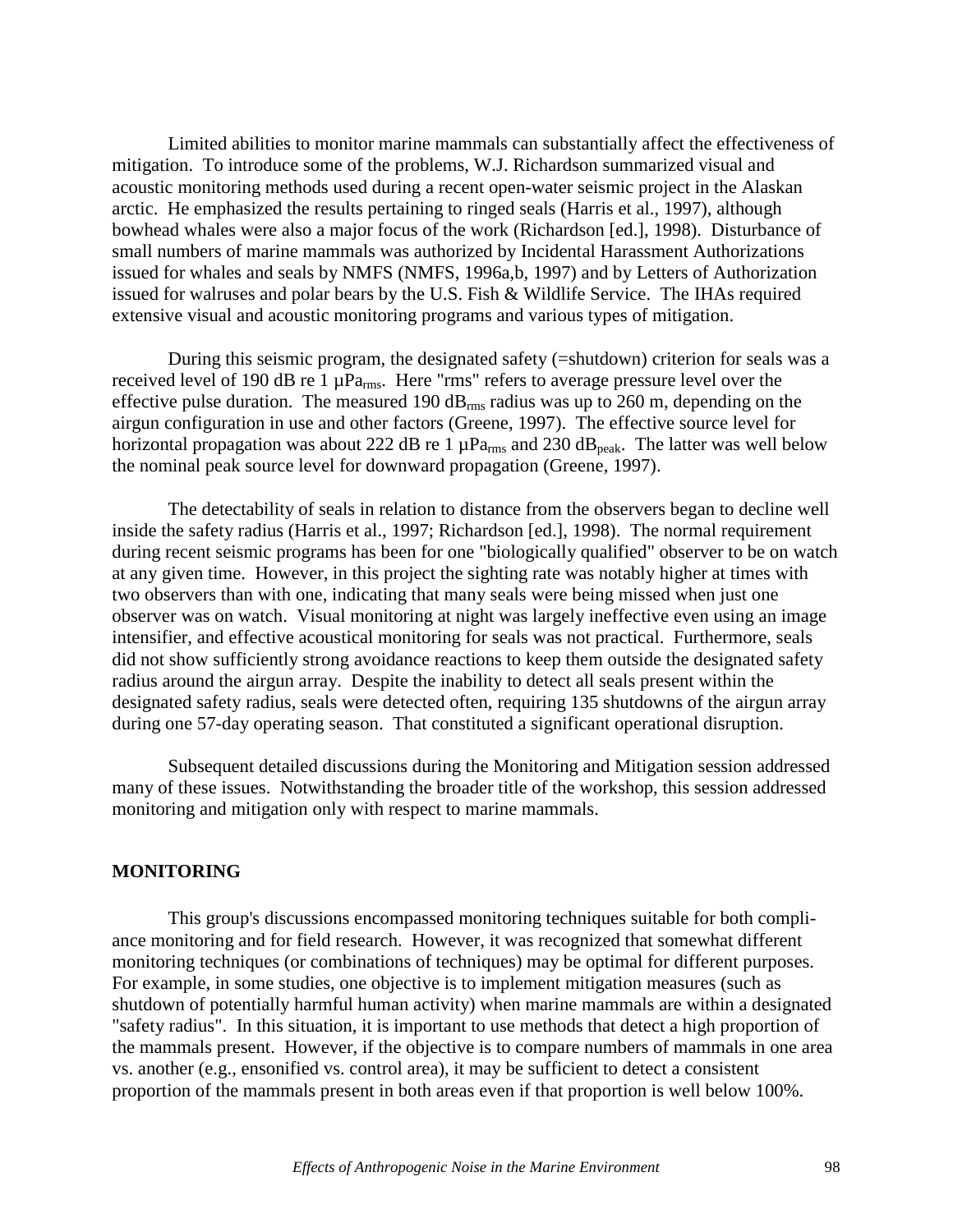The discussion of monitoring methods dealt with visual methods, electro-optic and photographic methods, passive acoustics, active sonar, dataloggers and telemetry, and estimation of sound exposure. Particular attention was given to the need for combinations of methods that complement one another.

As an example of this, the LFA SURTASS Scientific Research Program (LFA-SRP) has used a multi-faceted approach integrating several forms of visual observation (aircraft-, shoreand ship-based) along with various methods of acoustical tracking (bottom mounted autonomous systems, shore-based Navy systems, and ship-based towed arrays), as well as depth-logging tagging methods (Clark et al., 1998). This approach served several objectives: (1) The various techniques, singly and jointly, provided a methodology for meeting the various mitigation requirements of the research permit, (2) the resultant data will be used both for analysis of behavioral responses and to update existing databases, and (3) the methodologies themselves will be further tested and refined for use in future similar projects.

The group also discussed the need for long-term studies. In addition, the group felt that, to maximize both productivity and cost-effectiveness, it would sometimes be advantageous to combine the monitoring efforts for various related projects rather than to monitor them in isolation. For similar reasons, there was a widespread opinion that better access to data from previous survey and monitoring projects would help in monitoring long-term effects and in planning mitigation measures.

The following subsections summarize the discussion on each topic. It was not possible within the available time to discuss all topics in detail.

#### WHAT TO MONITOR, AND WHY?

Dr. R. Hofman summarized the U.S. legal requirements for monitoring. "Taking" of marine mammals is defined under the MMPA to include disturbance ("Level B harassment") as well as injuring, killing or capturing. Taking is prohibited by the MMPA unless a waiver or small take exemption is obtained. Waivers are very rare. Small take exemptions can be of two types: (1) Rulemaking under MMPA §101(a)(5)(A), which may authorize issuance of Letters of Authorization for harassment, injury or even mortality of small numbers of marine mammals by specified human activities over a 5-year period. (2) Incidental Harassment Authorizations under MMPA  $$101(a)(5)(D)$ , which may authorize harassment but not serious injury or mortality by specified human activities during a 1-year period. The two small-take authorization processes have been used to authorize small takes of marine mammals by various noisy human activities including oil and seismic exploration activities, missile launches, explosive removal of obsolete oil platforms, and ship shock trials.

Under both small-take exemption processes, monitoring may be prescribed to confirm that animals are taken only in the ways and numbers authorized, that the impacts on the affected species or stocks are negligible, and that (in Alaska) there are no unmitigable adverse effects on the availability of the species or stock for taking by Alaskan Natives for subsistence purposes. Monitoring is also important to assess whether required mitigation measures are effective.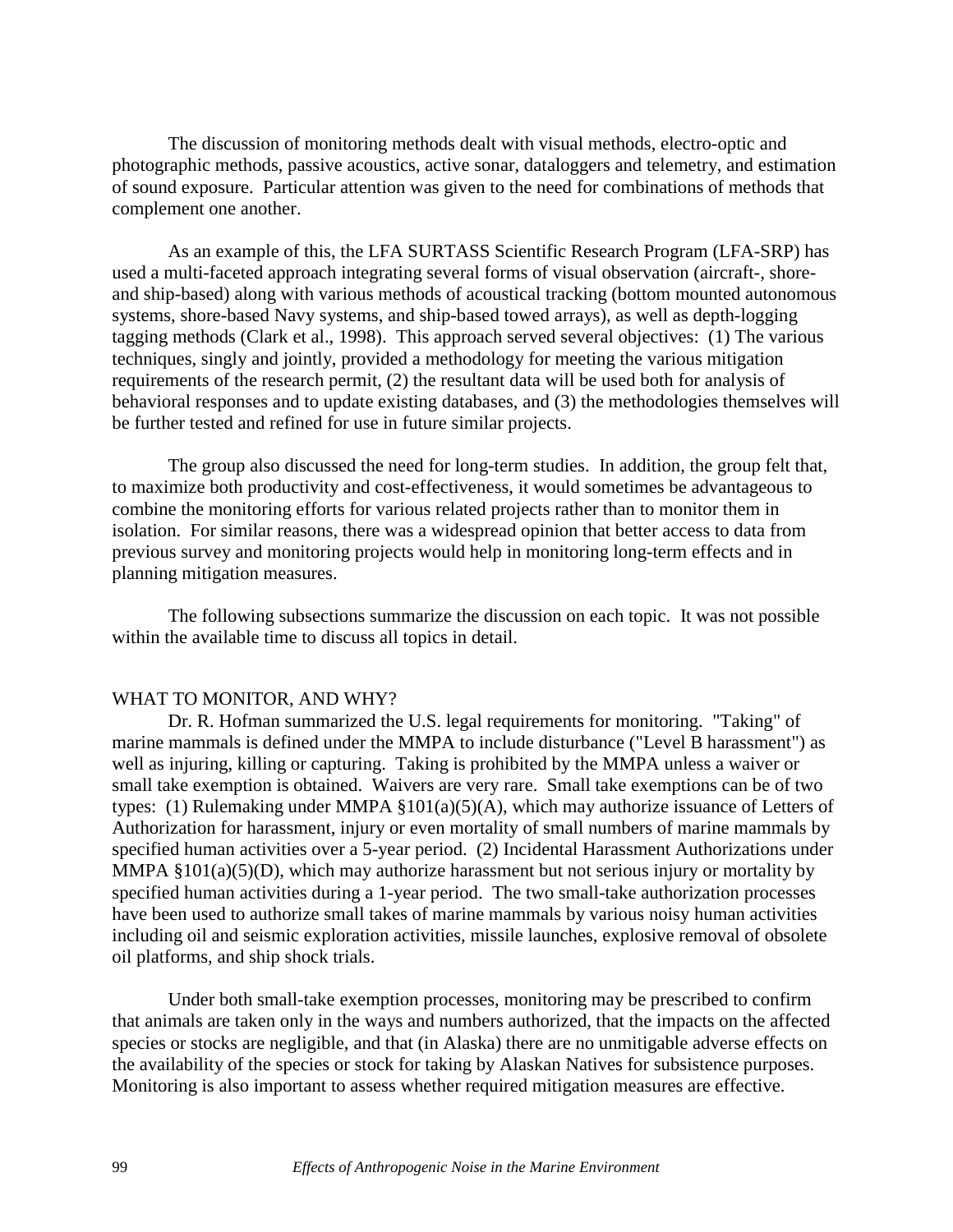Dr. Hofman noted that, to date, monitoring has been project specific and locality specific. He noted that Swartz and Hofman (1991) had assessed the intent and possible means for meeting the monitoring requirements and suggested that it would be reasonable to ask whether this type of project- and locality specific monitoring is the most effective approach. To change this approach, there might be a need to change the MMPA and associated regulations to be able to require broader population-specific monitoring. This might be possible if there were good justification.

#### VISUAL SURVEYS FROM SHIP, SHORE OR AIRCRAFT

A memo circulated in advance of the meeting identified the following as being potentially worthy of discussion:

speed and altitude standards,

 standard monitoring ranges for different species/sizes, correction factors for time spent at surface, visibility, etc.

standards for number of watch standers, rotation schedules,

standards for training of "qualified" observers,

The attendees did not attempt to discuss these topics in sequence, but touched on most of these points in one form or another.

It was noted at the outset that conventional visual monitoring is a two-dimensional technique that is largely limited to detecting mammals during the times when they are at the surface. (Aerial observers often can see large mammals when they are as much as a few meters below the surface.) Some species are at the surface for as little as 10% of the time. Recently, there has been a tendency to use combinations of methods, including visual, acoustic and tagging, to complement one another. The use of multiple techniques was discussed in more detail later in the workshop. One of the benefits of multiple techniques is cross-validation of methods. This provides the potential for improvement in both technique and quality of data. This applies not only to population surveys but also to behavioral response observations.

There is often concern that some visual observations, especially from small craft near the animals, may be confounded by the presence of the craft itself. This is also a concern for aircraft-based observations. The use of coordinated monitoring techniques, including shorebased observations, tagging, and acoustic methods, can help evaluate such concerns.

Visual as well as acoustic survey methods provide information about *relative* numbers of animals present. Absolute numbers can only be estimated if appropriate correction factors are available, although visual methods do provide direct information about the minimum numbers present. In general, correction factors are better developed for visual than for acoustic surveys, but improvements are needed for both types of surveys.

Despite their limitations, visual techniques are the standard methods for many types of surveys and behavioral observations. Visual procedures are relatively well developed as compared with some other methods. However, significant improvements still can and should be made in developing or improving correction factors for missed animals. The probability of sighting marine mammals depends on observer ability and alertness, survey procedures, visibility, sea state, and behavior of the animals, all of which vary. These factors are widely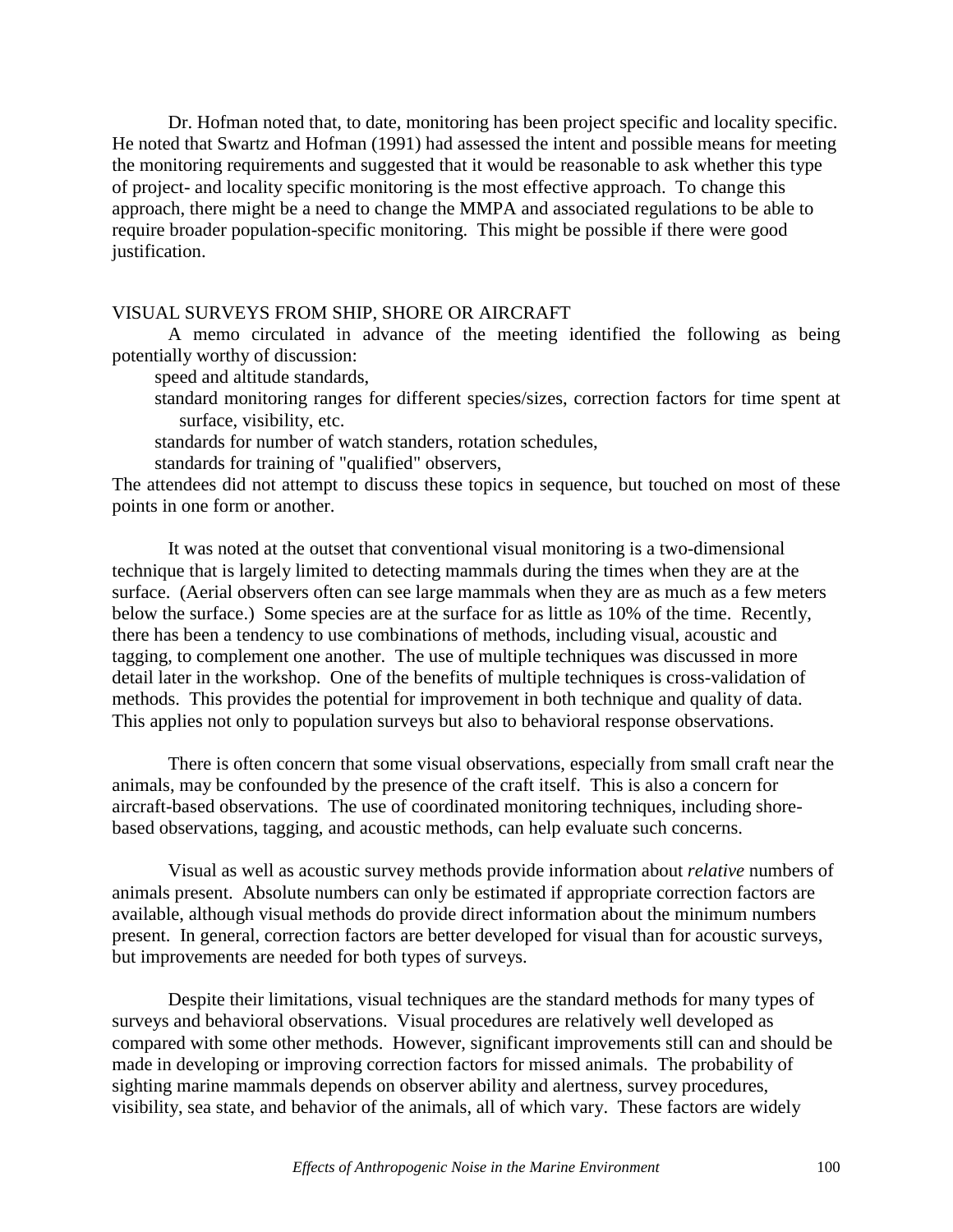discussed in the literature. However, for many combinations of species, survey type, and environmental condition, little information is available about the proportion of the animals detected by visual observers.

It is often possible to develop correction factors for missed animals based on data collected during surveys. Useful approaches during routine surveys include double-survey methods, analysis of sighting distances, and analysis of sighting rates vs. environmental conditions and individual observer. However, there are situations when special studies are needed, e.g., behavioral observations and/or tagging to document surfacing/dive cycles.

It was suggested that visual techniques tend to be more applicable in coastal areas, but are difficult and costly far offshore. However, there is a long history of visual surveys both for large whales and for dolphins in offshore areas. Methodologies for ship-based visual surveys in offshore waters are well developed. Attendees were advised that results from a combined visualacoustic survey in offshore waters of the North Pacific will soon be available, and that this study showed that some species were often detected acoustically when they were not seen (see also "Combinations of Complementary Methods", below).

The merits of consistency in survey procedures vs. adaptability to particular circumstances was discussed briefly. Tradeoffs are inevitable. The stricter the requirement for consistent survey conditions, the lower the proportion of time when surveys can be done and thus the lower the sample size. At the least, there needs to be careful documentation of the conditions under which all surveys were done. This is necessary to allow appropriate data selection, poststratification, and correction factors.

## PHOTOGRAPHIC, ELECTRO-OPTIC, AND REMOTE METHODS

Photo-identification methods can be useful for long-term monitoring of survival, population size, and movements, especially of site-tenacious populations. This can be directly relevant in assessing long-term changes in population status. Long-term effects of human activities are, in general, of more concern than the easier-studied short-term behavioral effects, and photo-identification provides one method for assessing long-term effects. However, ascribing any changes in population status to a particular human activity is difficult.

Photographic re-identifications over the short term can also be useful in assessing whether marine mammals return after being displaced by human activities.

For some species, e.g., pinnipeds that haul out in large groups or cetaceans that congregate in large pods, photographic methods are also important in allowing precise counts. However, correction factors are needed to allow for the proportion of the animals that are on land or at the water's surface and available to be photographed.

Nighttime observations of marine mammals are difficult. There is often a need for nighttime observations, e.g., during censuses of animals migrating past fixed census locations, or when noisy activities are to be shut down when marine mammals are present within some distance. Image intensifiers work well at close range and under some lighting conditions, but have not proven very useful during some recent seismic monitoring/mitigation projects (Arnold,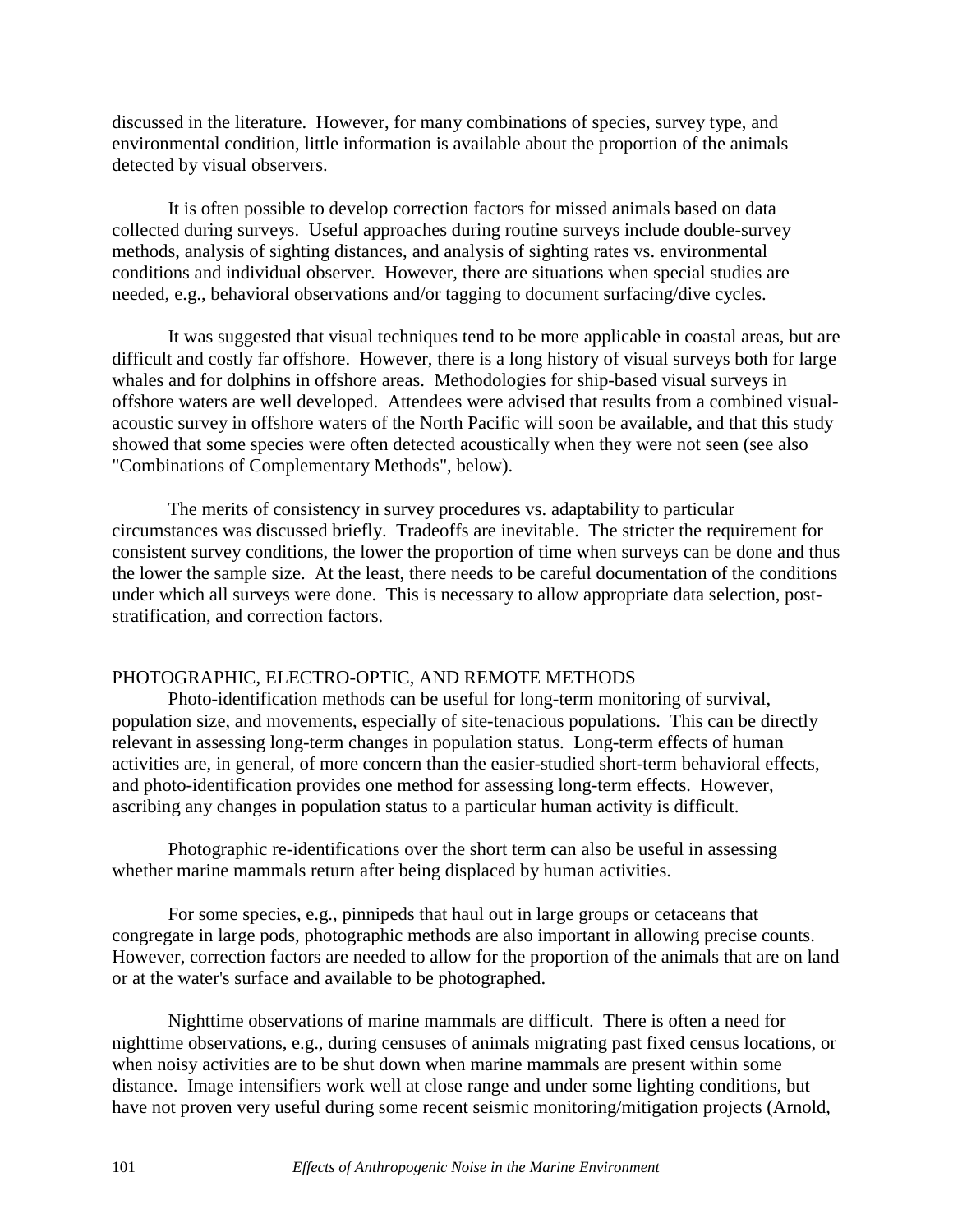1996; Harris et al., 1997). Long-wavelength passive infrared sensors can be effective in detecting whale blows (Perryman and Laake, 1995), and are to be used in an imminent seismic monitoring project (NMFS, 1998). Forward-looking infrared (FLIR) sensors may sometimes be useful in detecting seal lairs and polar bear dens under snowdrifts (Kingsley et al., 1990).

Some other types of sensors have been tested or suggested for use in a few situations. Sensors operating in the ultraviolet can also be useful in detecting polar bears and seal pups on white ice (Lavigne and Øritsland, 1974; Lavigne, 1976). Airborne synthetic aperture radar (SAR) can detect whale wakes under some conditions (Radford et al., 1994). SAR works through clouds and at night. An aerosol detector might be useful in detecting whale blows.

Non-conventional platforms for deployment of photographic, video and electro-optic sensors were not discussed. In addition to conventional shore, ship and aerial platforms, blimps, kites, aerostats, and remotely-piloted aircraft have been tried or suggested at various times.

## PASSIVE ACOUSTICAL METHODS

Calling whales have been heard on passive sonars for many years, and sometimes (but not always) recognized as such. Detection and tracking by passive acoustical methods is a particularly suitable approach given the fact that many marine mammals are below the surface much of the time, call often, and can be heard over long distances. One result from the recent SOSUS studies of calling whales is that species like blue and fin whales are more vociferous than previously suspected. However, even the more vocal species can be silent at some times, and then they are impossible to detect or track by passive acoustical methods. Also, acoustical monitoring programs can have significant costs, as do visual programs involving ships and/or aerial surveys. Choices often must be made regarding the level of effort to be devoted to acoustical, visual, or other forms of monitoring.

Dr. C. Fox and Dr. C. Clark summarized the usefulness of the U.S. Navy's SOSUS system for acoustical monitoring in deep water. SOSUS is effective for species whose calls contain significant energy at low frequencies. SOSUS has provided good acoustical coverage of the North Atlantic (Nishimura and Conlon, 1993; Clark, 1995) and North Pacific (Moore et al., 1998a,b). However, coverage is now reduced because some arrays and shore facilities have been decommissioned. Advantages of SOSUS include its real-time and beamforming capabilities. With beamforming, the approximate direction of the calling animal from the sensor can be determined. However, SOSUS is costly to operate and maintain. Also, security issues when using the beamforming mode are a complication. However, single-element techniques can also provide excellent seasonal data on calling activity. By monitoring acoustic activity on a widelyspaced network of SOSUS arrays over an extended period, seasonal movement patterns and relative vocal activity in various deep-water areas has been (or can be) documented (e.g., Moore et al., 1998b). The same dataset can be examined at a finer temporal scale to examine individual calls and shorter-term variation in calling.

Dr. Fox also described the usefulness of autonomous underwater recorders to monitor low-frequency calls in deep-water areas over extended periods (up to 6-12 mo). These can be spaced widely for single-sensor operation, or deployed in grids (e.g., 15 km apart) to allow localization (Moore et al., 1998a). These devices can be deployed in areas where there is little or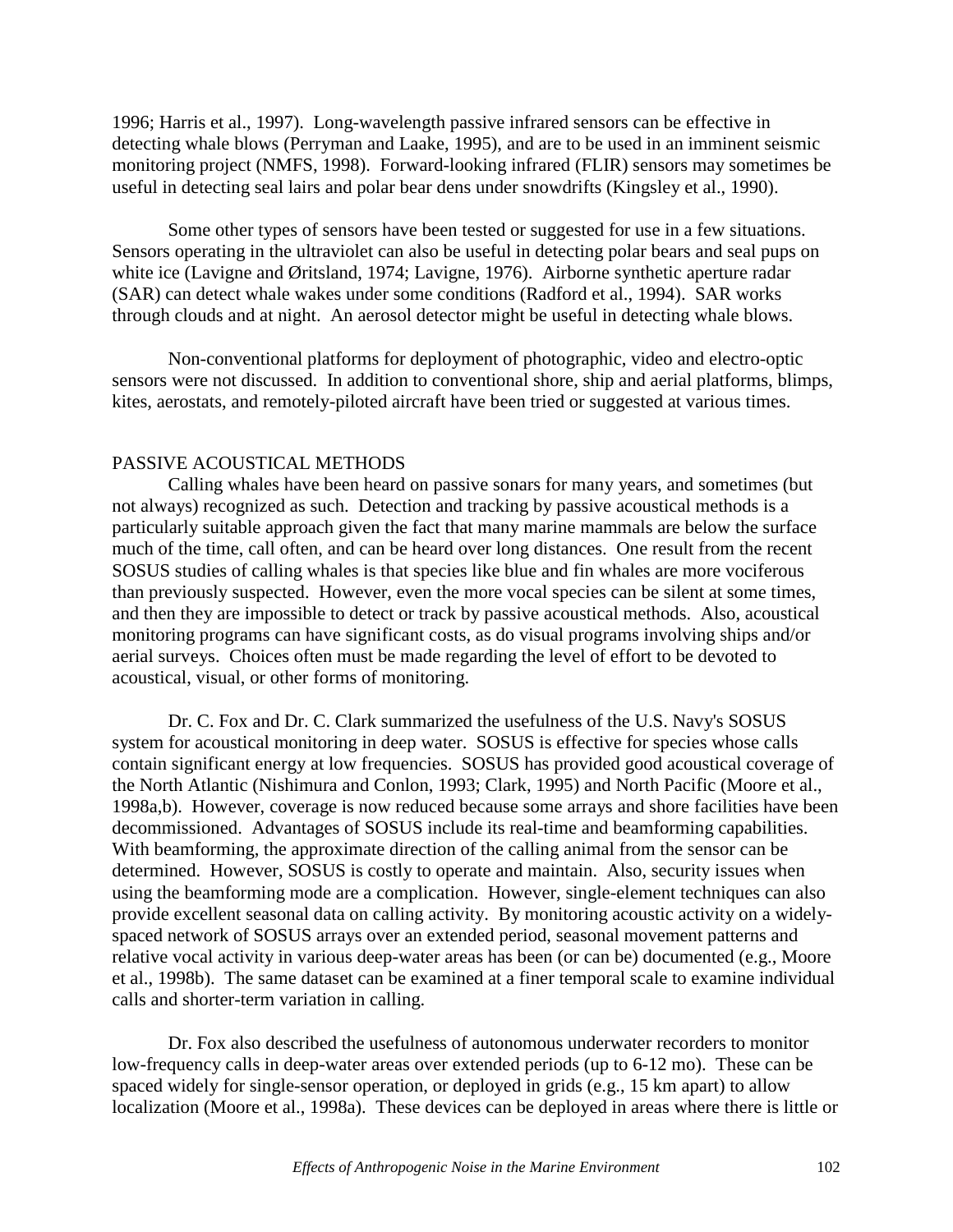no SOSUS coverage, or where SOSUS operations have ceased. However, they provide data from a much smaller geographic area as compared with SOSUS. In addition to being useful for economical long-term monitoring, they can be deployed to monitor marine mammal calling activity during a particular project. These recorders can be placed on the bottom or buoyed up to channel depth. In addition to their deep-water applications, they can also be used to monitor whales in shallow water (as demonstrated by Drs. C. Clark and C. Greene). Most workers have used acoustic releases to retrieve their recorders, but Greene retrieves them from shallow water by grappling for a tag line at coordinates determined by D-GPS.

Sonobuoys, either off-the-shelf or modified for particular applications, can also be used (Richardson et al., 1995:38*ff*). Sonobuoys dropped or otherwise deployed near marine mammals have often been used to measure the man-made (and ambient) sounds to which the animals were being exposed (e.g., Richardson et al., 1986, 1990; Bowles et al., 1994). Hand-deployed arrays of modified sonobuoys have been the basis for the acoustic component of the spring bowhead census at Point Barrow (Clark et al., 1986). An array of sonobuoys is planned for deployment as a monitoring tool during the Seawolf ship shock trial (U.S. Navy, 1996). Various procedures have been developed to use data from sparse arrays of sonobuoys and other acoustic sensors to locate and track vocalizing whales. Relatively inexpensive systems that can determine direction to a sound source are available, including DIFAR (Directional low-Frequency Analysis and Recording) sonobuoys. These have occasionally been used in marine mammal studies (e.g., Ljungblad, 1986).

Towed arrays of hydrophones can determine the bearing to a calling mammal (or other source). With a very long array, the location of a vocalizing animal can be determined using nearfield time-of-arrival techniques out to ranges of approximately four times the array aperture. For any type of towed array work, it is important to take account of site-specific sound velocity profile data in order to compensate for local acoustic propagation characteristics. Towed arrays have occasionally been used in marine mammal studies, often in combination with visual surveys (Thomas et al., 1986; Evans, 1994; Spikes and Clark, 1996; Clark and Fristrup, 1998; Clark et al., 1998). Line arrays are becoming less expensive, and the computing power needed to process the data is now widely available. However, it takes new users significant time to learn how to use the array effectively and to implement the software.

In tests to study responses of marine animals to noise, there is also reason to employ arrays with vertical, as well as horizontal, aperture. One reason is the hypothesis that some marine mammals use the vertical arrival structure of the noise to estimate distance to the noise source (D'Spain et al., 1995; Premus and Spiesberger, 1997). Another is the information on sound propagation and depth dependence derivable from vertical directionality.

Procedures for use of passive acoustic methods in marine mammal studies are still evolving. Many approaches are possible, e.g., real-time vs. non-real-time monitoring; with or without localization; fixed, towed or drifting sensors. There is a need to select appropriate approaches for the purpose at hand. General advantages of acoustical methods include the fact that they work during periods with poor visibility (night, high sea state, fog) and in some cases can operate without the need for continuous human monitoring. Passive acoustic methods also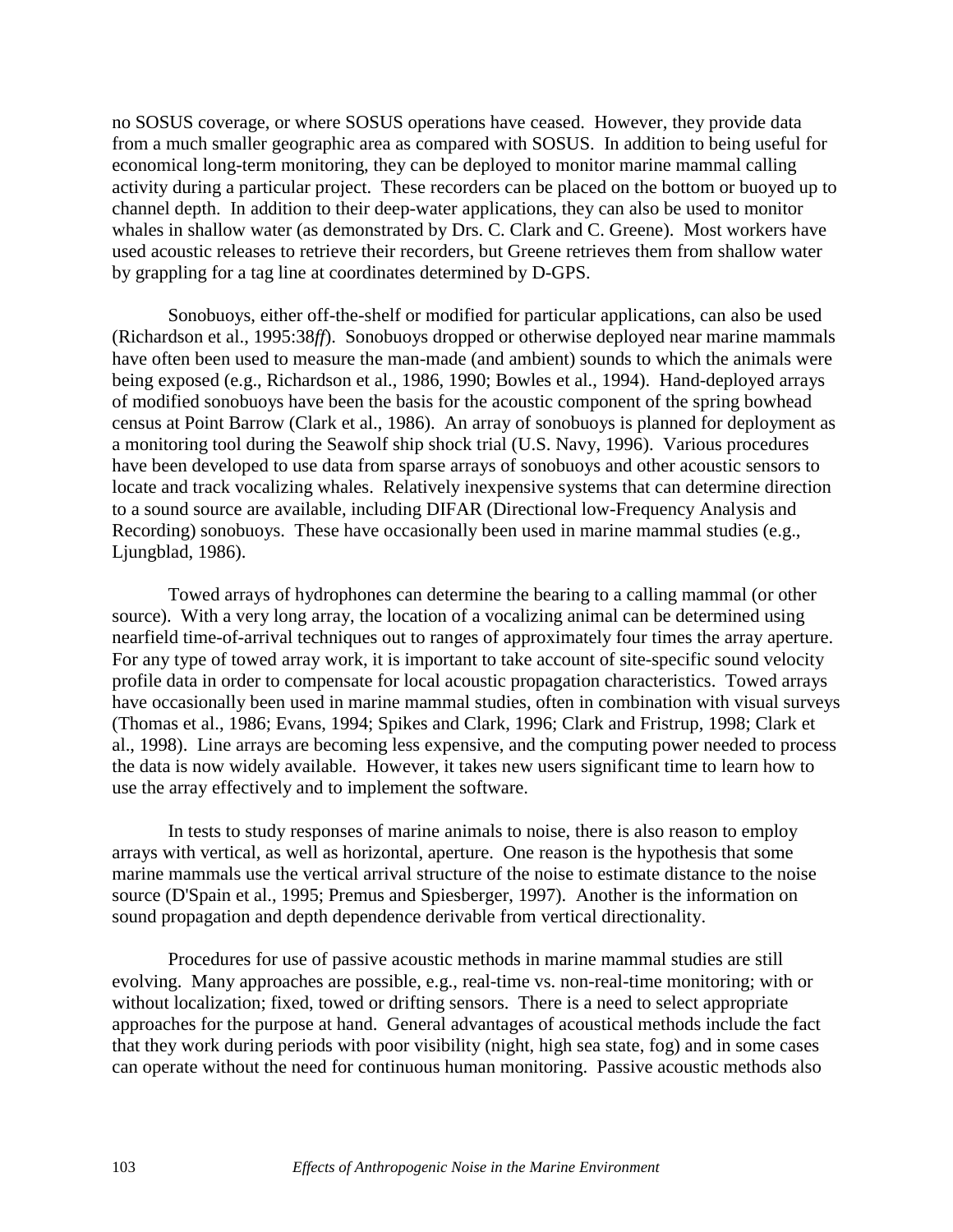can monitor the natural and man-made sounds to which marine mammals near the hydrophones are exposed.

Acoustic methods have obvious value, but even the species that call frequently can be quiet at certain times. Quieting sometimes occurs when whales are exposed to man-made noise (Watkins and Schevill, 1975; Watkins et al., 1985; Bowles et al., 1994). Also, when the frequencies of man-made noise overlap those of the mammal calls, calls with low received levels can be masked and undetectable. Thus, caution is needed in using call detection rate as an index of mammal numbers or calling activity in the presence and absence of man-made noise. A further complication is that, for most species, we know little about the functions of the calls or the circumstances in which they are made. A better understanding of calling behavior will be very helpful in interpreting the results of acoustical monitoring, and the proportion of the individual mammals that will be detectable acoustically in various situations.

Even without additional information about calling behavior, passive acoustic monitoring can provide data about relative calling activity under different conditions, and about the occurrence, locations and sometimes the movements of those individual animals that call. This can be very valuable in monitoring and mitigation projects as well as for research purposes. However, it cannot be assumed that passive acoustic techniques alone will detect all the mammals that are present.

Several participants emphasized the value of using acoustical methods in combination with other monitoring techniques. These combined approaches can include two acoustical methods (e.g., SOSUS plus autonomous recorders), or one acoustic method plus one or more non-acoustic methods such as ship surveys, aerial surveys, tagging, and photo-identification. Visual methods can provide calibration data including typical group sizes and minimum estimates of the number of animals in the area.

## ACTIVE SONAR

Participants briefly discussed the potential use of active sonar systems to detect and monitor marine mammals underwater. In general, the detection of animals by active sonar is controlled by several interrelated factors: source level, frequency, transmitted waveform, target strength, ambient noise, receive array gain, and two-way transmission loss.

High frequency systems will generally yield a higher target strength because of the short wavelength of the sound and relatively higher surface impedance of the animals. It is also easier to generate a high source level with a high frequency system, and the ambient and array gain issues are also better handled. However, high frequency systems are somewhat limited in range because of increased absorption and scattering. Very high frequency systems (>100 kHz) may be the best solution at very close ranges where the issue is detection and mitigation for nearby animals. Low-frequency systems may have some utility at longer ranges (on the order of miles), but in general will not work well closer in.

The signal levels needed to get a high SNR echo with an active system may themselves require mitigation, with baleen whales being the main concern with low frequency systems and odontocetes and perhaps pinnipeds with higher-frequency systems.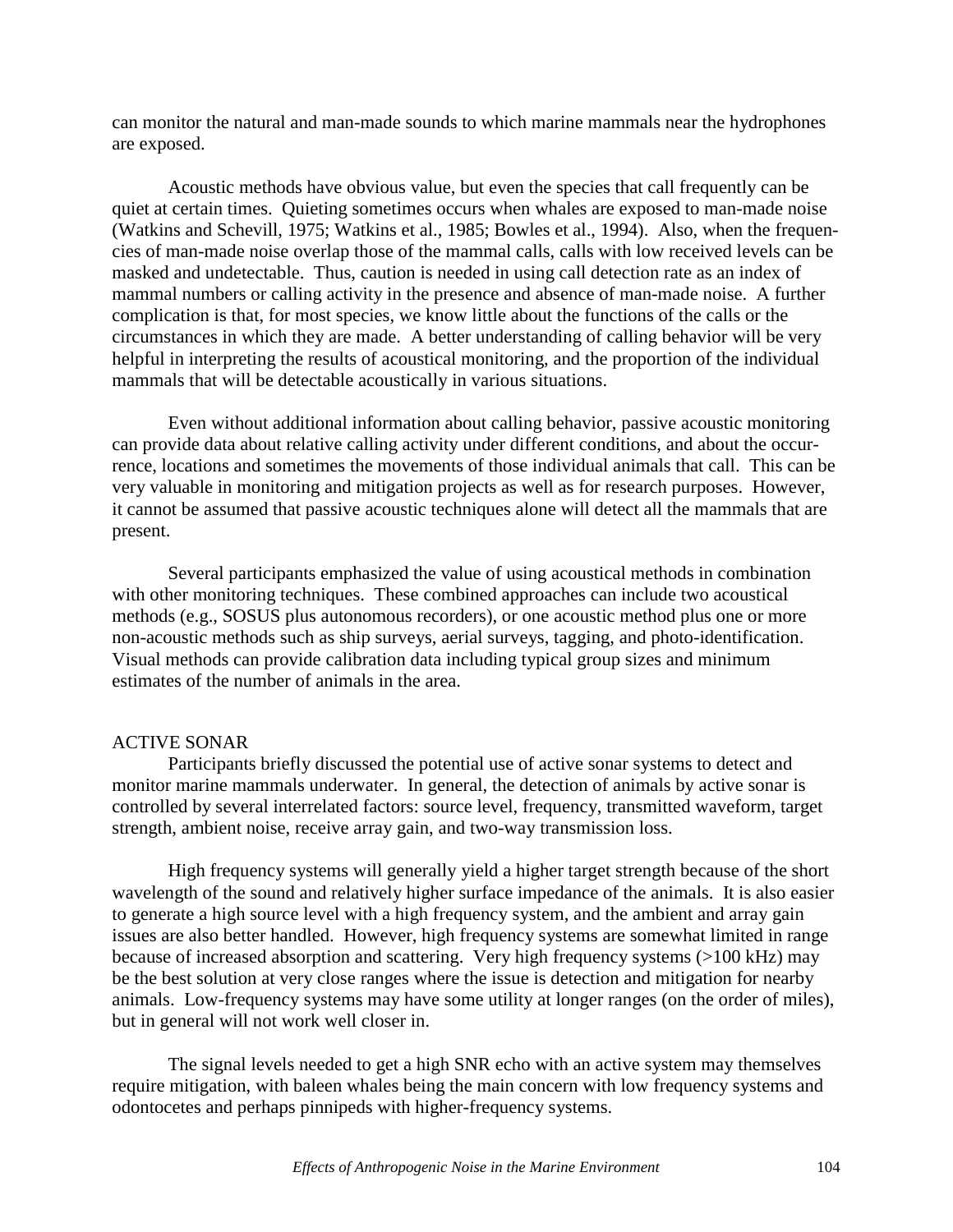The most promising application could be in detecting submerged animals at close range when they are not calling. There have been reports of submerged mammals being detected by high-frequency fish-finding and mine-hunting sonars (e.g., Mullins et al., 1988). Sonar target strengths of various cetaceans have been measured (e.g., Dunn, 1969; Love, 1973; Levenson, 1974). If effective in detecting marine mammals at short-range, active sonar could be important for collision avoidance and other mitigation purposes, given the inability of alternative methods (visual and passive acoustics) to detect silent submerged animals.

Sonar detection of objects floating at the surface is a particular challenge. If the sonar were effective in detecting floating containers and logs as well as marine mammals, this could greatly increase the market for the device, given the hazard that these floating objects pose to vessels. To be effective for detecting mammals and other objects floating at the surface, a very high frequency would be needed. In any case, further consideration would need to be given to the effects of the active sonar signals on nearby mammals.

### DATALOGGERS AND TELEMETRY

The NRC Committee on Low-frequency Sound and Marine Mammals (1994) recommended that development of improved tagging techniques was a high priority in order to have better tools for studying acoustic effects. Since then, considerable advances have been made. Time Depth Recorders, VHF and satellite telemetry, and sound-recording tags are providing data that are important in understanding noise effects on marine mammals. The use of a sound-recording tag on northern elephant seals swimming near the ATOC sound transmitter is a particularly notable example; these results were summarized by Dr. P. Tyack in a previous session of the workshop (see also Fletcher et al., 1996; Burgess et al., 1998).

The tagging and telemetry devices themselves are rapidly becoming more and more capable of recording relevant data, but there are still some significant problems. (1) Methods of long-term attachment to animals remain problematic. However, there have been important recent advances in the design and use of tags for short-term attachment. (2) Disturbance associated with deploying tags is a concern, especially for highly endangered species like northern right whales. (2) The failure rate of tags is still undesirably high, as is the cost. To date, the market has not been large enough to support the engineering development required for improved reliability, or to reduce costs through mass production. (3) The very limited amount of information that can be relayed via the ARGOS satellite system is also a severe limitation. It is hoped that this can be overcome as new satellite systems designed for worldwide communication are deployed.

Some attendees indicated that it may be an appropriate time to devote significant funding toward development of improved tagging and telemetry technology. The costs of this may be beyond the capabilities of any one funding agency. If the sound-recording tag mentioned above were developed from the current prototype stage to be an "off-the-shelf" device, there would probably be considerable demand for it. It was pointed out that TDRs were initially prototypes and then specialized research tools, but are now widely used in many research and monitoring studies. The same sequence can be envisioned for sound-recording tags if attachment and selfnoise issues can be resolved.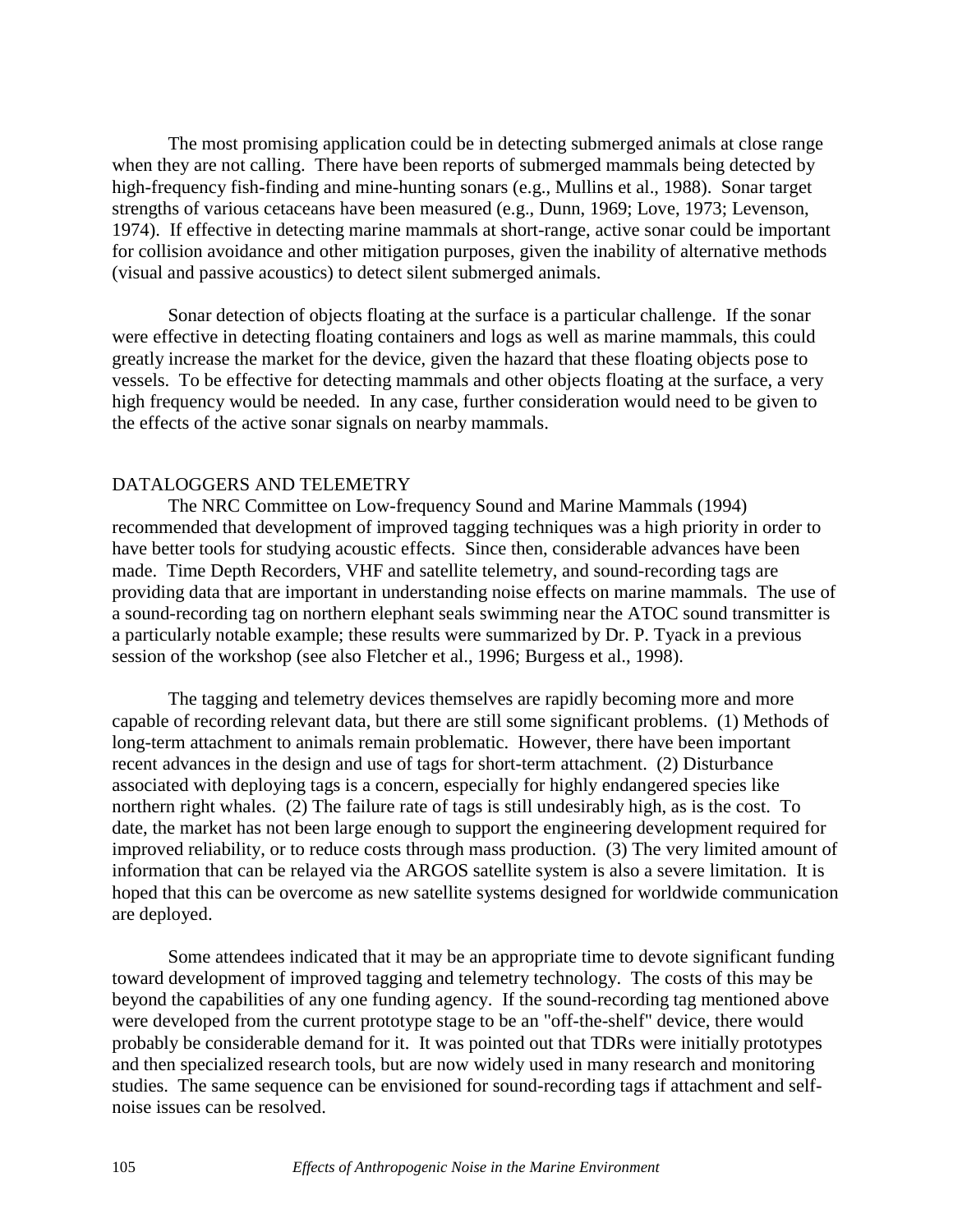## DETERMINING SOUND EXPOSURE

Determining the sound levels to which marine mammals are exposed is critical when evaluating reactions to man-made sounds. It is also important when implementing mitigation procedures that are intended to avoid exposure to sound levels exceeding a specified received level. Measuring received sound level by a sound-recording tag attached to the mammal may become more practical in the future (Fletcher et al., 1996; Burgess et al., 1998). However, more studies are needed to determine the shadowing (at high frequencies) and impedance (at low frequencies) effects of the animal itself on the recorded level. Also, there will be a continuing need to estimate received levels near animals not carrying such a sensor. Even when acoustic tags are used, there will be a need to predict sound exposure before or during experiments, before the data from the acoustic tag can be accessed.

Until recently, underwater sound levels received by marine mammals during most acoustic disturbance studies were estimated based on simple propagation models, with or without calibration of the model by point measurements of received sound levels. In some studies, hydrophones or sonobuoys have been used to measure received sound levels near some of the mammals under observation. However, this is often difficult. Most workers have recognized that, even for a fixed projector source in a stratified ocean, the sound field can exhibit significant fluctuations in time, and may show large changes as functions of receiver depth, range, and azimuth. For a moving source, a broadband source, or a range-varying environment, the dependencies can be compounded.

In testing or interpreting the responses of animals to sound, it is thus important to keep in mind that the field can vary dramatically over short distances at all frequencies. Most of the physical mechanisms are understood. The larger scale variations can usually be estimated with deterministic models to a degree of accuracy consistent with knowledge of the ocean environment and source/receiver geometries. Modern data analysis and modeling techniques can often explain and predict the effect of such mechanisms as focusing at caustics (e.g., convergence zones), topographic blockage, multipath interference (including surface image interference), fronts, and shoaling. However, few marine mammal studies have attempted to take this small-scale horizontal or vertical variation into account in relating disturbance reactions to received sound levels.

The local variations are especially dramatic at low frequencies when the animal is near the surface (Urick, 1983:131). Here the level can drop by as much as 30 dB depending on the frequency of concern and the depth of the animal (Jensen, 1981). In a less extreme case, seismic survey pulses received within 3 m of the surface were confirmed to be several decibels weaker than at 9 m and especially 18 m depth (Greene and Richardson, 1988). This phenomenon is commonly described as the pressure release surface effect or the Lloyd mirror effect.

Some recent impact assessments and disturbance studies have attempted to estimate received sound levels based on sophisticated propagation models such as the parabolic equation or PE model (e.g., ARPA, 1995; Au et al., 1997). Versions of these models have been in use for many years, and their capabilities have improved in recent years. However, much care is still needed in choice and implementation of these models. Accuracy can be further improved by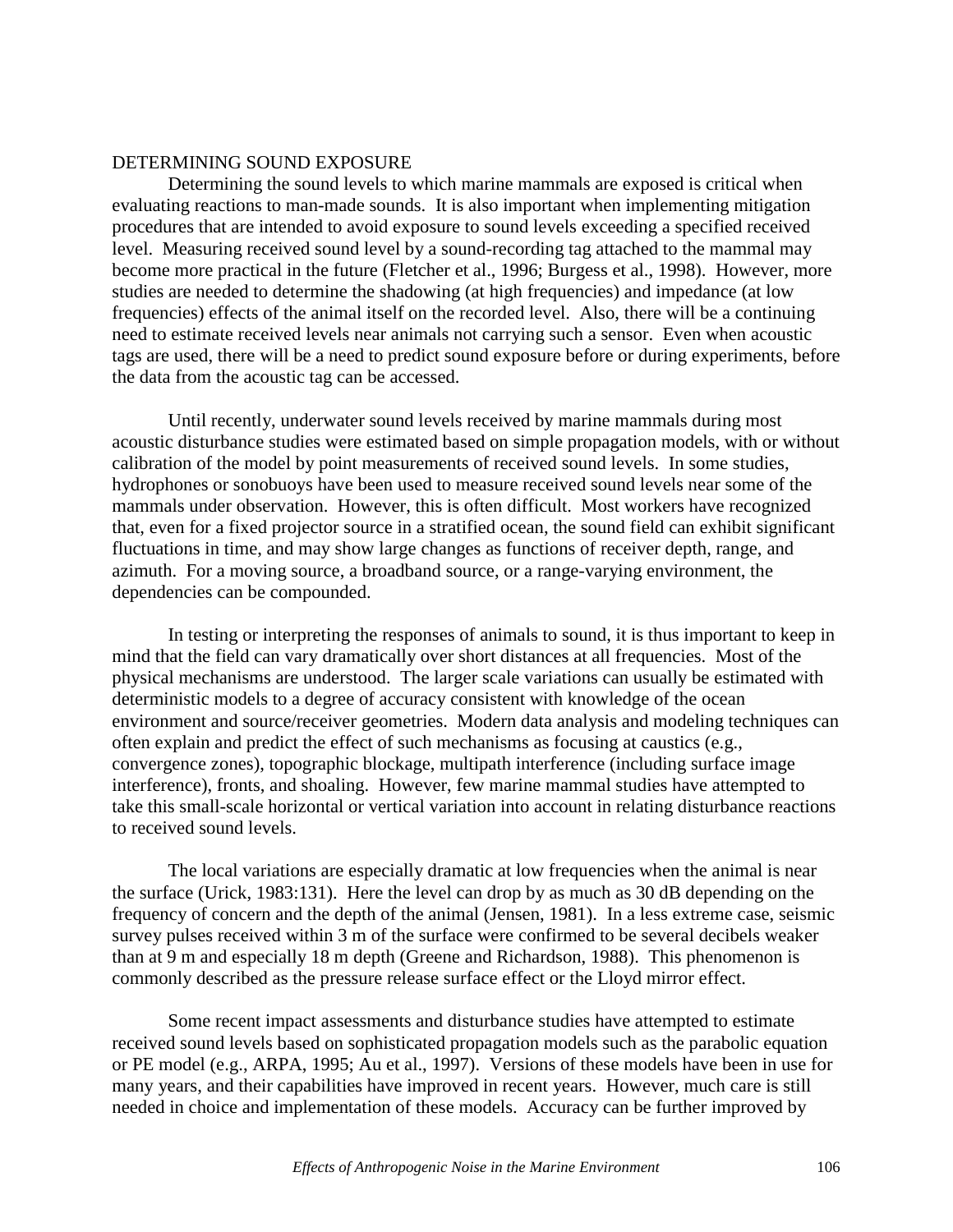incorporating measurements of sound velocity profile taken along the propagation path at the time of interest. Standard physical oceanographic databases do not adequately characterize water-column and boundary properties for some areas and problems of interest. When sitespecific measurements or extrapolations of key features of the acoustic environment are available, modern propagation models have good capabilities to predict the important properties of the sound field.

Dr. W. Ellison described a further elaboration of this approach, which he calls an *Acoustic Integration Model* (AIM), as applied during the LFA-SRP Phase I research in September-October 1997 involving blue and fin whales off southern California (Clark et al., 1998). This model combines an empirically-validated PE model of sound propagation with information (modeled or measured) about whale movements and diving behavior. The results include the time sequence of estimated received levels, the proportion of time exposed to various levels, and the cumulative acoustic exposure.

During the LFA-SRP Phase I experiments, PE calculations done in advance of the fieldwork provided estimates of anticipated received levels under various scenarios. By modeling the movements and dive profiles of whales relative to the acoustic source, received level as a function of time was predicted for hypothetical whales. This procedure helped to determine what source level should be used in order to expose a whale at a given location to a chosen received level. The dive profile of a blue whale exposed to the LFA sounds was determined using a short-term tagging system developed by D. Croll (Univ. Calif. Santa Cruz). After the experiment, the received level of LFA sounds as a function of time was calculated by the AIM model based on the validated PE model and the measured depth vs. time profile of this whale. From this, the AIM model also calculated the proportion of the time the whale was exposed to various received levels.

Dr. Ellison indicated that, at least during the LFA-SRP Phase I test, the dive profile data were a critical factor in estimating acoustic exposure. Received level sometimes varied drastically as a function of depth in the water column. He recommended that tagging, to document diving behavior, should be a high priority in future acoustic disturbance experiments. In more general terms, when received levels are strongly related to positions of the animal and source (horizontal and/or vertical), estimation of noise exposure will require detailed knowledge of these positions and of the ocean environment between them. Alternatively, direct measurements by an animal-borne acoustic sensor may be feasible in some situations (Fletcher et al., 1996; Burgess et al., 1998).

## COMBINATIONS OF COMPLEMENTARY METHODS

All methods for detecting and observing marine mammals have significant limitations. However, different monitoring methods have varying limitations and strengths, and thus can often complement one another when used in combination. The merits of using visual, acoustic and tagging methods in various combinations have been mentioned above. In studies of acoustic effects, the received sound levels also need to be determined. This requires physical acoustic measurements and modeling along with whatever combination of observational methods is used to study the animals.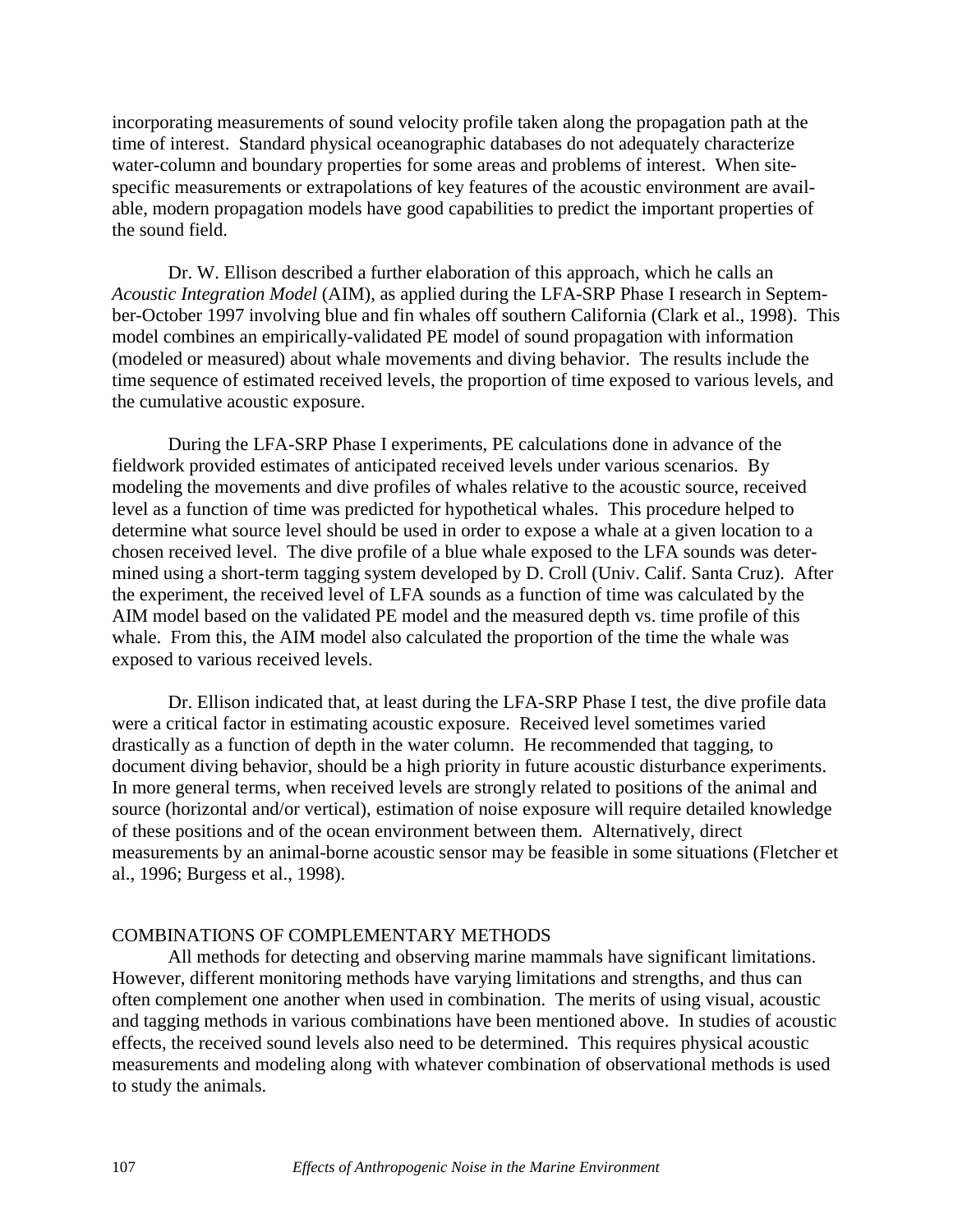The combination of visual and acoustic techniques can offer a significant improvement in population assessment efforts. One of the most extensive efforts of this type has been the census of the Bering-Chukchi-Beaufort population of bowhead whales, which is conducted during their spring migration past Point Barrow, Alaska. These studies revealed that use of wholly visual methods (shore-based and aerial) dramatically underestimates the population size (e.g., Clark et al., 1986; Ko et al., 1986; Clark and Ellison, 1989; Raftery et al., 1990; Zeh et al., 1993). To a large degree this discrepancy was a result of severe environmental limitations (ice and frequent fog) for visual studies in the Arctic during spring. Combined acoustic and visual methods (seafloor recorders and aerial surveys) have recently been shown to complement one another in monitoring the autumn migration of bowheads with and without marine seismic exploration (Greene, 1997; Richardson [ed.], 1998).

Several "dual-mode surveys" of baleen whales have been conducted recently combining traditional visual survey methods with passive acoustic methods using towed arrays, sonobuoys, or bottom-mounted sensors (Clark and Fristrup, 1997; Moore et al., 1998a). Results indicate that the acoustic detection rates and ranges for blue and fin whales are greater than the visual detection rates and ranges for these species. The integration of dual-mode visual and acoustic survey data into statistically meaningful results remains a challenge but is expected to offer improvement in survey reliability and confidence limits (Fristrup and Clark, 1997).

The LFA-SRP Phase I experiment employed a particularly extensive set of complementary monitoring methods, as summarized by Dr. C. Clark (see also Clark et al., 1998). Both the source vessel *Cory Chouest* and the observation vessel *Dariabar* used towed arrays of hydrophones to detect calling mammals and determine the bearings to them in real time. The towed array behind *Dariabar* also measured the received level of the LFA sounds for comparison with the results of the PE model running in real time. Four autonomous seafloor recorders ("pop ups") were deployed for 10 days in the area where the whales were expected to concentrate their foraging. These recorders provided non-real-time data on calling rates as detected at four fixed locations in the presence and absence of LFA signals.

Visual observations were conducted from both the source vessel *Cory Chouest* and the observation vessel *Dariabar*, simultaneous with acoustic monitoring from both vessels. Visual observations from the source vessel were needed to implement the shutdown requirements when mammals were detected close to the source. Visual observations from *Dariabar* as she followed "focal" whales provided data on the behavior of whales in the presence and absence of LFA sounds. Short-term photoidentification was used to confirm that the same whales were being observed from one time to another. As mentioned previously, short-term TDR and radio tagging was done to document dive profiles of foraging whales; this was important in determining sound exposure. These dive profile data, in conjunction with an echosounder suitable for plankton surveys, showed that the whales were indeed diving to the depths where their prey was concentrated. Aerial surveys were also conducted to document the distribution and relative numbers of whales in a broad region around the test site.

In the LFA-SRP Phase I experiment, no one method was sufficient to answer questions about the effects of the LFA sounds on whales. Integration of the results from the several observation techniques that were used is expected to allow meaningful interpretation. Fieldwork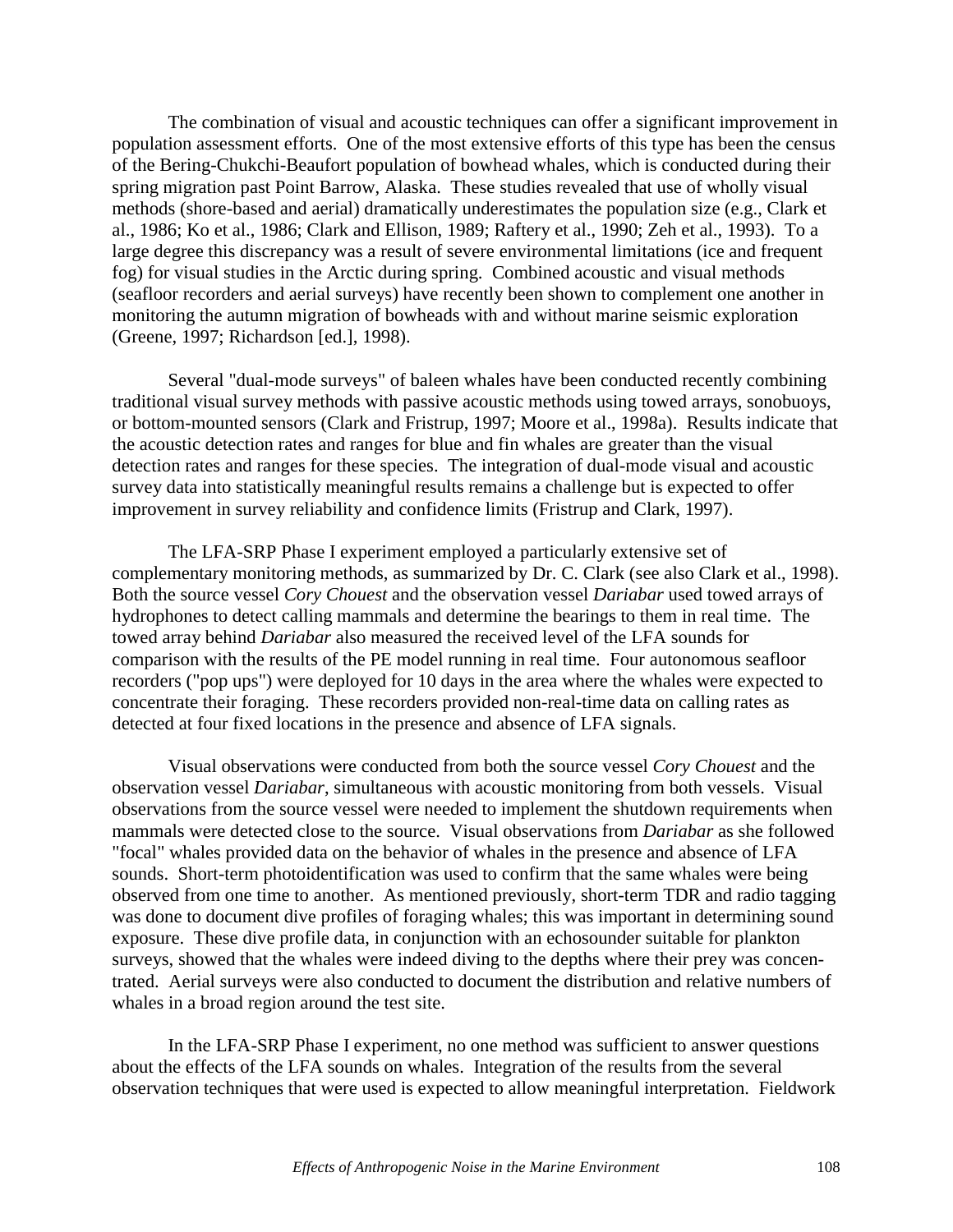involving so many interrelated components was complex to perform, and required compromises among the requirements of the different techniques and investigators. However, the combined approach had much better capabilities to address the key questions than would any one observation method.

The attendees also discussed some opportunities for further coordination of fieldwork, e.g., between physical oceanographers, marine mammalogists conducting visual surveys, and acoustical surveys. The cost of ship time is high, and opportunities for joint use of ship time should be followed up. Some institutions (e.g., Scripps) have procedures for publicizing their future cruise schedules. It could be useful to develop a more systematic mechanism for coordination of ocean science research. Some group would need to be identified to take on this function.

## LONG-TERM MONITORING

Long-term effects are generally more difficult to study than are shorter-term effects. However, long-term effects on reproduction and populations are widely acknowledged to be of greatest biological significance. One of the problems is that pre-impact baseline studies often are not done, or are not started early enough to provide adequate baseline data. For example, the autumn migration corridor of bowhead whales through the Alaskan Beaufort Sea has been monitored annually since 1979 (e.g., Moore and Reeves, 1993; Treacy, 1997). However, seismic exploration was already underway by the time the whale surveys began. Without pre-impact data, the long-term effects of industrial activity on the bowhead migration corridor remain controversial (e.g., MMS, 1997).

Time constraints prevented a broad discussion of approaches for monitoring of long-term and cumulative acoustic effects on marine mammals. Richardson et al. (1995:397*ff*) include some discussion of this topic.

One approach that was discussed in some detail was the increasing interest in combining data across projects. Several workshop participants mentioned that they are involved in ongoing efforts to access and combine previously collected marine mammal survey data. These data can be valuable in selecting sites and seasons where marine mammals are either scarce or abundant (depending on the objective). If systematic, these data may also be valuable as baseline data for comparison with post-impact data.

There are problems in using previously collected data. Some researchers may be reluctant to share their original data. However, such reticence seems to be infrequent when the prospective users of the data are well qualified to interpret them, and when procedures to avoid potential misuses of the data are implemented. A more common problem is that the original data are often difficult to access and not well documented. Also, methods used during different surveys are often inconsistent. A further complication in using data collected a decade or more in the past is that population sizes of many species may have changed appreciably. In some cases, there may also have been qualitative changes in distributions.

Even so, previously collected data can, when used carefully, be valuable in identifying "hot spots" where marine mammals have been found to congregate. However, one should not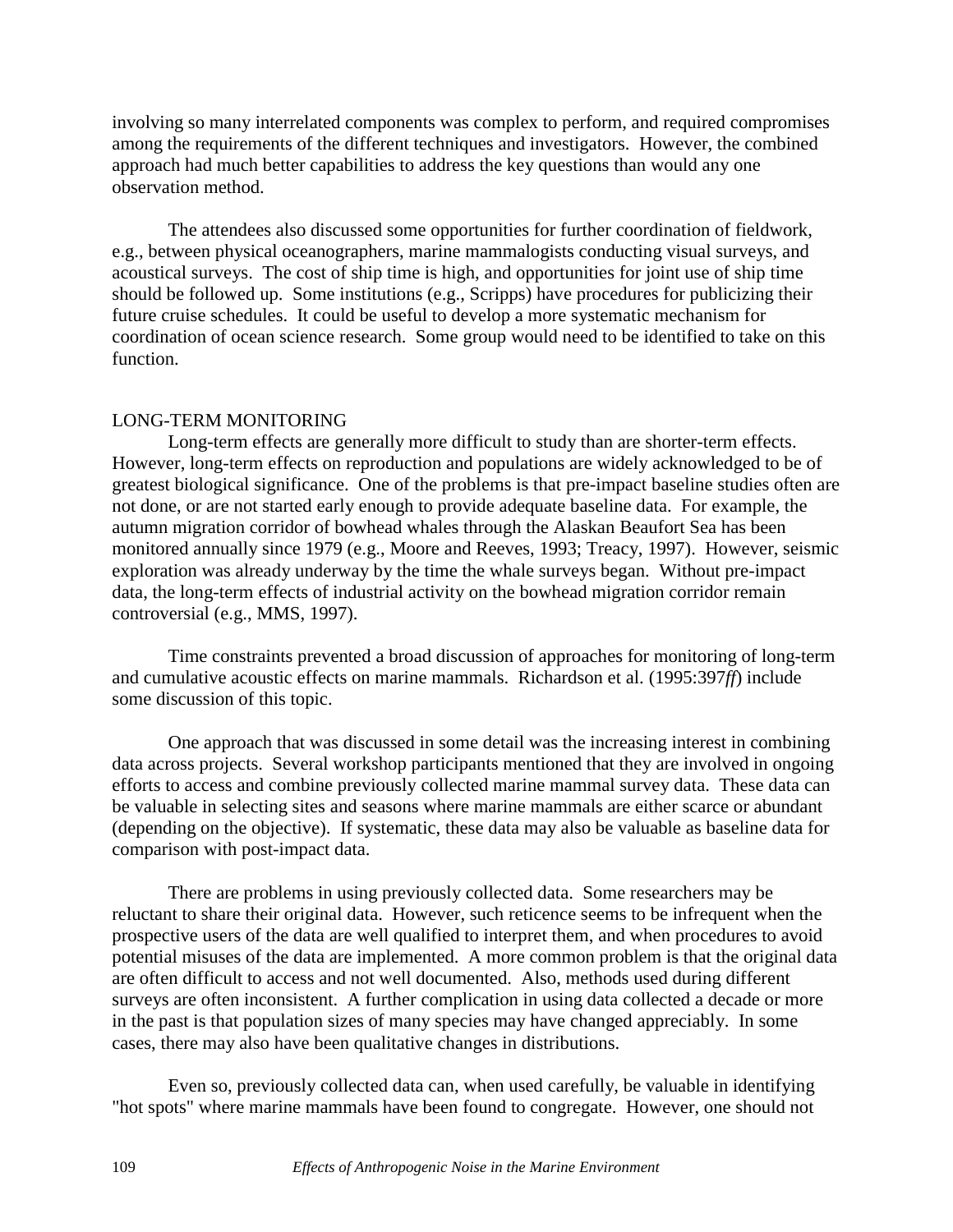assume that the absence of sightings means that an area is unimportant unless there is good information about the survey effort in the area.

Workshop participants also mentioned the desirability of incorporating the results of ongoing and future research and monitoring studies into a longer-term framework. Field procedures and data formats should be well documented, and the data should be archived so that they will be accessible to qualified future researchers. Standardization of field procedures and data formats should be encouraged where feasible.

## BEYOND PROJECT-SPECIFIC MONITORING

Incidental take exemptions issued under the U.S. MMPA require project-specific monitoring. However, as more and more exemptions are issued and more monitoring projects are done, questions arise as to whether monitoring might be more effective (and less costly) if done in some way that was not so project specific. For example, in areas with many human activities, acoustical monitoring could provide information about marine mammals that are exposed to sounds from a variety of different human activities.

A monitoring approach designed to document overall effects of a variety of noisy human activities might be more successful than present project-specific approaches in evaluating potential long-term and cumulative effects. When mitigation measures are needed, measures appropriate to the individual project should be applied. However, the associated monitoring might be done as part of a broader monitoring effort designed to assess the effects of more than one human activity. This approach might provide a way to handle noise-generating projects that cannot afford to fund project-specific monitoring. At present, some of these projects may fail to go ahead because of concerns about the costs of marine mammal monitoring. Others may go ahead without regulatory review, incidental take exemptions, or monitoring. With a more practical monitoring approach, it might be possible to bring more projects that have the potential to affect marine mammals into the monitoring and mitigation process.

A non-project-specific monitoring approach would differ from the monitoring now required under incidental take exemptions. Changes in the MMPA or related regulations may be necessary to require non-project-specific monitoring. However, these changes might be possible if there were a good rationale.

It may be appropriate to recognize a distinction between

- 1. a minimum level of project-specific compliance monitoring needed to confirm that each project satisfies the incidental take requirements, and
- 2. research designed to evaluate impacts; this would probably be done over a longer time and would be less closely tied to specific noisy human activities at sea.

Both types of monitoring, but especially type (2), should be based on hypothesis testing. During type (1) work, it may be important to detect a high proportion of the mammals present near the noise source. During type (2) work, methods that show relative but not absolute numbers may be sufficient for many purposes.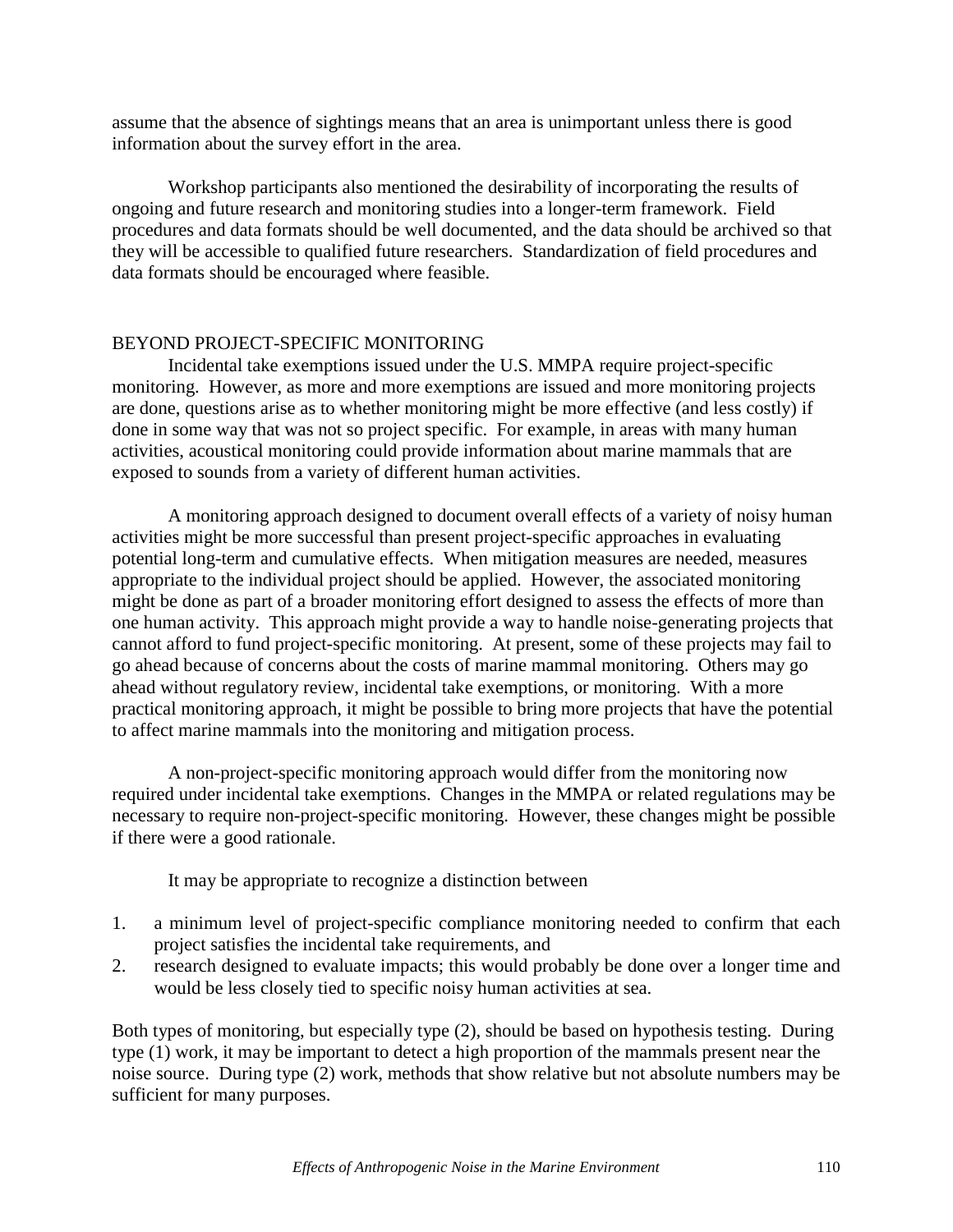Some of the concepts of Adaptive Resource Management (ARM) may be applicable in this field. ARM is a general approach for gaining knowledge about complex environmental problems through an iterative, hypothesis-testing approach to management, regulation and monitoring (Walters, 1986; Lancia et al., 1993, 1996).

## **MITIGATION**

Mitigation measures designed to reduce acoustic or other human impacts on marine mammals are often required by research permits, incidental take exemptions, or the environmental protection policies of operators or regulators. When a planned or ongoing human activity has significant impacts on marine mammals, effective, practical mitigation measures should be incorporated. Several categories of mitigation measures are often used to minimize noise effects on marine mammals. These can include appropriate seasonal and hourly timing, routing and positioning, equipment design, shutdown when mammals are nearby, and other operational procedures (Richardson et al., 1995:417*ff*). Shutdown when mammals are nearby requires detection of the marine mammals. Various combinations of visual, electro-optic, and acoustical monitoring methods have been used to accomplish this.

Time limitations prevented an extensive discussion of all of these known or potential mitigation measures. Instead, attention focused on three approaches that were considered especially worthy of discussion: ramping up, bubble screens, and active noise cancellation.

### RAMPING UP

Marine mammal research permits and incidental take exemptions involving use of strong sources of underwater sound frequently require the source level to be increased gradually whenever operations are commencing after a period of silence. The rationale is that, if the sounds are aversive to marine mammals, any mammal close to the source will have time to move away before the source level reaches its maximum. If they do so, "ramping up" can be an effective mitigation measure even for mammals whose presence is unknown.

The ramping up concept has been used at least since the early-mid 1980s, when it was applied in industrial noise playback experiments with gray and bowhead whales (Malme et al., 1984; Richardson et al., 1990). Ramping up is a standard practice in the ATOC experiment (ARPA, 1995), during the U.S. Navy's LFA sonar operations and scientific tests (Johnson and Spikes, 1997; Clark et al., 1998), and during seismic exploration projects done under incidental take exemptions (e.g., NMFS, 1997, 1998).

Questions have been raised as the efficacy of ramping up. There have been no specific studies to determine whether marine mammals really do move away during the ramp-up phase. It has been suggested that ramping up may do more harm than good if it allows mammals to gradually accommodate to sound levels that are in fact harmful. Some mammals might even be attracted by the initially-weak sounds to move into the zone where exposure to the full-power sounds could be harmful. The frequent attraction of minke whales to slow-moving ships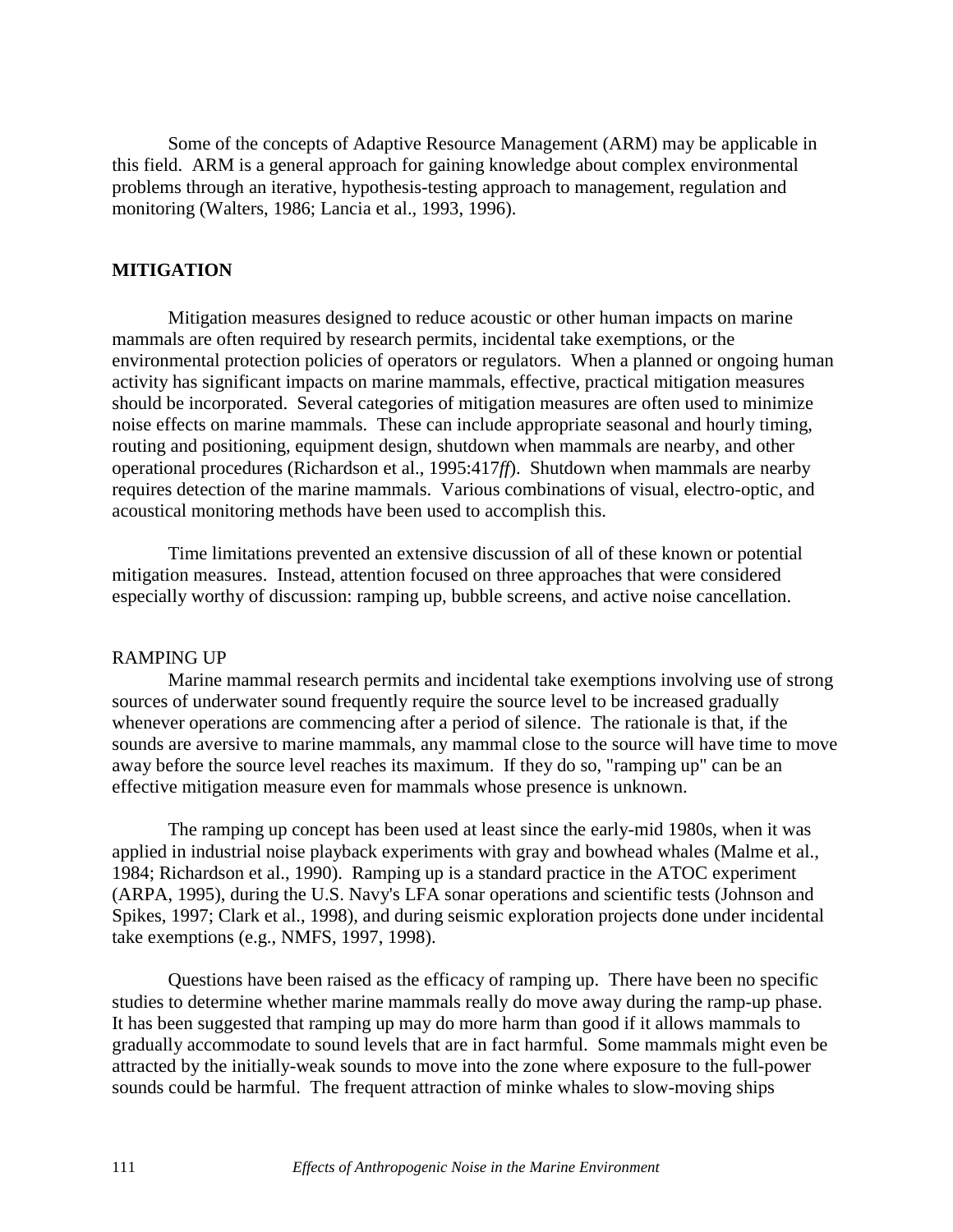(references in Richardson et al., 1995:272) was mentioned as an indication that this type of effect is possible.

On the other hand, there is anecdotal evidence that bowhead whales sometimes move away during the ramp-up phase of industrial noise playbacks or when exposed to a single airgun (W.J. Richardson, pers. obs.). Also, gray and bowhead whales often show some avoidance when exposed to industrial sounds from small projectors operating at full power. These tests with small projectors have some similarities to ramp-up operations with more powerful sound sources. Thus, it is probable that, at times, ramping up will be effective in dispersing certain marine mammals.

Rather than ramping up a sound that has no intrinsic meaning to marine mammals, an alternative approach might be to project sounds known to be aversive. Playbacks of killer whale calls have sometimes (not always) been shown to cause strong reactions in some by other cetaceans (Cummings and Thompson, 1971; Fish and Vania, 1971; Malme et al., 1983). However, animals might habituate to repeated playbacks of killer whale calls, making them more vulnerable to actual killer whale predation.

The responses of marine mammals to ramping up and to potentially aversive sounds are amenable to empirical testing. Because of the short term nature of the desired responses, such tests should be comparatively easy to conduct. When sounds that seem effective in dispersing marine mammals are identified, it would be useful to conduct more refined tests to determine the optimum stimulus parameters, and whether repeated exposure results in accommodation. These tests should receive high priority. Ramping up or "aversive stimulus" approaches—if effective—could operate without the need to detect the presence of marine mammals near the sound source. However, it should be recognized that the effectiveness of ramping up or aversive stimuli is likely to vary with species and situation. A more detailed review of experience during past and ongoing projects could be a useful starting point in designing tests of ramping up or aversive stimuli.

#### BUBBLE SCREENS

Air bubbles in water can strongly attenuate underwater sound because they change the impedance (bulk modulus) of the propagation medium. Significant attenuation can be attained even without a high concentration of bubbles. Bubble screens can be effective not only at moderate and high frequencies, but also at reasonably low frequencies. For example, they can be used to minimize the effects of underwater blasting on nearby structures (*in* G. Greene et al., 1985). Dr. C. Greene described a recent test demonstrating that a bubble curtain around a piledriving operation in Hong Kong Harbour resulted in significant attenuation of the pile-driving sounds, including low-frequency components. Dr. C. Erbe mentioned a study in Victoria, B.C., which used bubble screens to attenuate high-frequency (10-20 kHz) sounds by 30 dB. The selfnoise of the bubble screen was 95 dB re 1 µPa at 1 m. Bubble screens can be very efficient at attenuating narrow-band noise and can in fact be tuned in frequency. Other participants mentioned tests of bubble screens to reduce horizontal propagation of noise from airguns and ship propellers. Bubble emission systems around propellers are effective and practical in reducing propeller cavitation noise (Urick, 1983:340). However, bubble screens are not effective in attenuating very low frequency sounds such as blade-rate tones from large propellers.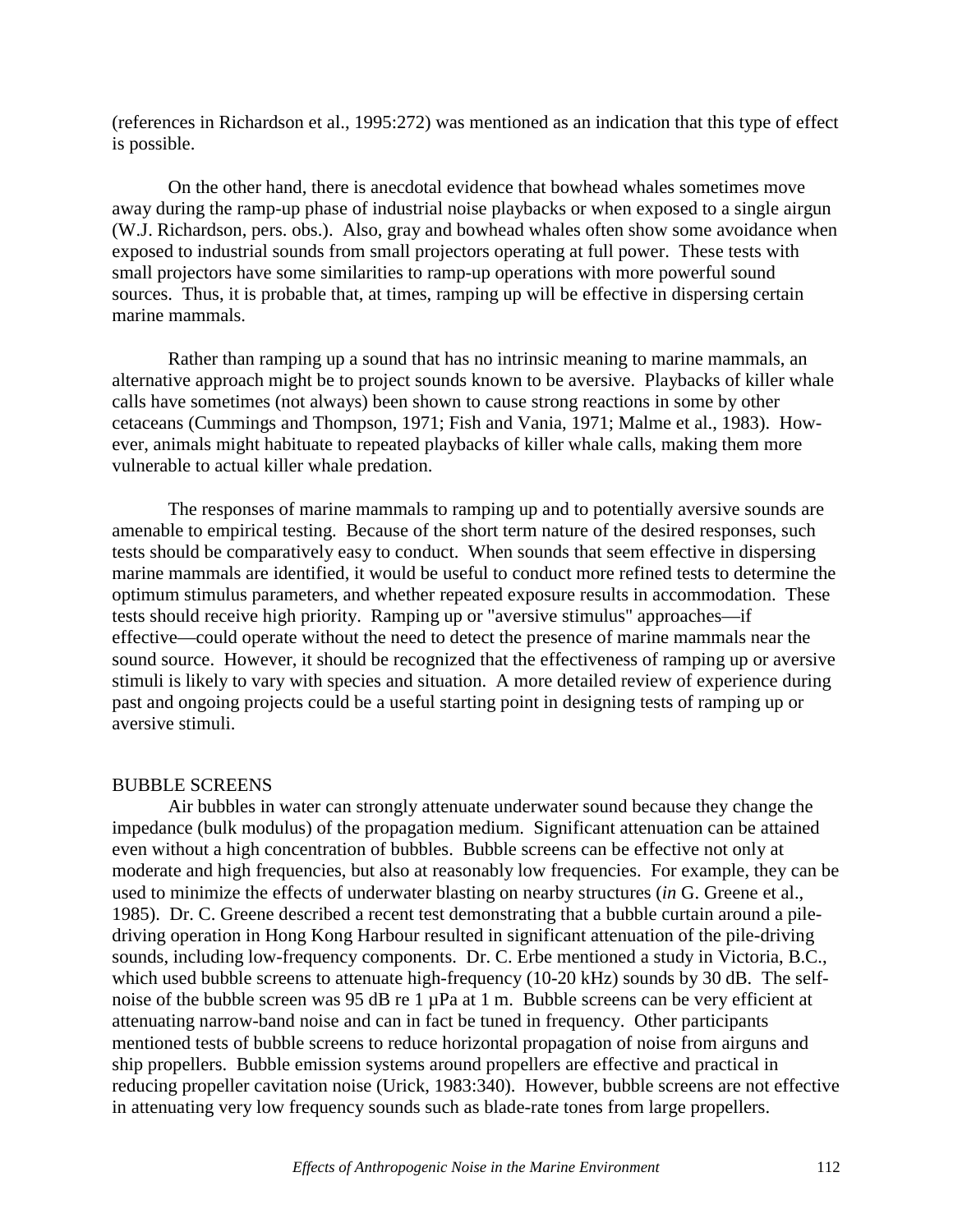### ACTIVE NOISE CANCELLATION

Physical acousticians participating in the workshop indicated that active noise cancellation through projection of out-of-phase sounds was unlikely to be very effective underwater. This approach does not work well in open environments. To be effective, the sound to be cancelled must be narrowband and consistent, and the geometry of the propagation environment must be highly regular and restricted. One situation where active noise cancellation might have some utility could be in reducing turbine noise emanating from powerplant outfalls.

### MITIGATION CRITERIA

This group did not discuss specific criteria under which mitigation would be desirable in order to avoid deleterious effects on marine mammals. It was understood that a follow-up workshop on acoustic impact criteria was being planned by the National Marine Fisheries Service. [That workshop was held during September 1998.] However, the present group recognized that questions about acoustic impact criteria have important and ongoing practical implications. There are implications both for marine mammals that are now being exposed to strong man-made sounds, and for human activities that are now being regulated based on very limited data concerning acoustical impacts (Richardson, 1997). During this workshop, much of the discussion by the "Hearing Effects & Non-hearing Physiological Effects" group and the "Behavior" group was relevant to the question of acoustical impact criteria.

## **REFERENCES**

- Arnold, B.W. 1996. Visual monitoring of marine mammal activity during the Exxon 3-D seismic survey/Santa Ynez Unit, offshore California/9 November to 12 December 1995. Rep. from Impact Sciences Inc., San Diego, CA, for Exxon Co. U.S.A., Thousand Oaks, CA. 25 p.
- ARPA. 1995. Final Environmental Impact Statement/Environmental Impact Report for the California Acoustic Thermometry of Ocean Climate project and its associated Marine Mammal Research Program. U.S. Advanced Res. Proj. Agency, Arlington, VA. 2 vols., var. pag.
- Au, W.W.L.; P.E. Nachtigall and J.L. Pawloski. 1997. Acoustic effects of the ATOC signal (75 Hz, 195 dB) on dolphins and whales. *J. Acoust. Soc. Am.,* 101(5, Pt. 1):2973-2977.
- Bowles, A.E.; M. Smultea, B. Würsig, D.P. DeMaster and D. Palka. 1994. Relative abundance and behavior of marine mammals exposed to transmissions from the Heard Island Feasibility Test. *J. Acoust. Soc. Am.,* 96(4):2469-2484.
- Burgess, W.C.; P.L. Tyack, B.J. LeBoeuf and D.P. Costa. 1998. A programmable acoustic recording tag and first results from free-ranging northern elephant seals. *Deep-Sea Res. II* 45(7):1327-1351.
- Clark, C.W. 1995. Application of US Navy underwater hydrophone arrays for scientific research on whales. *Rep. Int. Whal. Comm.,* 45:210-212.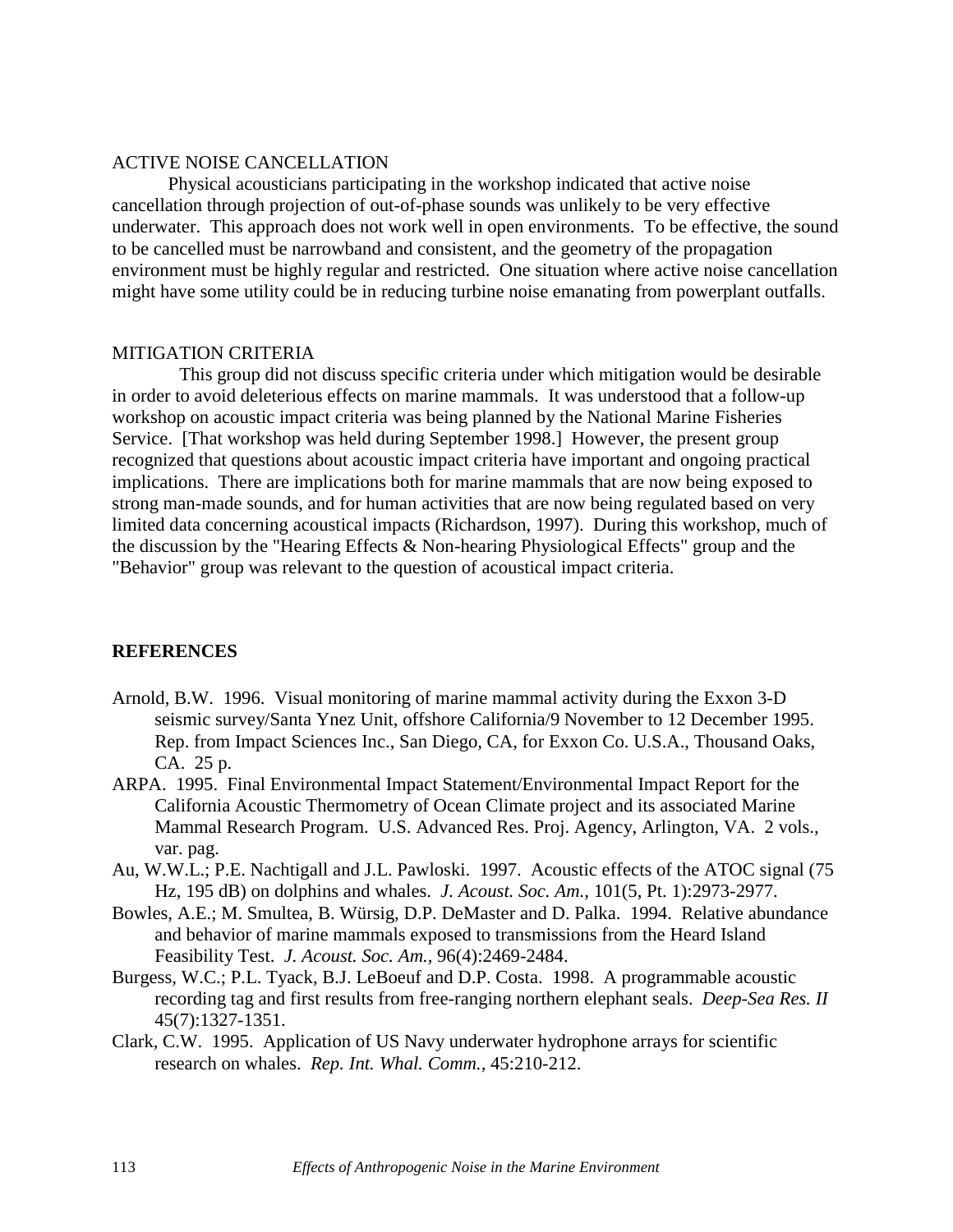- Clark, C.W.; R. Charif, S. Mitchell and J. Colby. 1996. Distribution and behavior of the bowhead whale, *Balaena mysticetus*, based on analysis of acoustic data collected during the 1993 spring migration off Point Barrow, Alaska. *Rep. Int. Whal. Comm.,* 46:541-552.
- Clark, C.W. and W.T. Ellison. 1989. Numbers and distributions of bowhead whales, *Balaena mysticetus*, based on the 1986 acoustic study off Pt. Barrow, Alaska. *Rep. Int. Whal. Comm.,* 39:297-303.
- Clark, C.W.; W.T. Ellison and K. Beeman. 1986. Acoustic tracking of migrating bowhead whales. p. 341-346 In: *Oceans '86 Conf. Record*, Vol. 1. IEEE, Piscataway, NJ.
- Clark, C.W. and K.M. Fristrup. 1997. Whales '95: A combined visual and acoustic survey of blue and fin whales off southern California. *Rep. Int. Whal. Comm.,* 47:583-600.
- Clark, C.W.; P. Tyack and W.T. Ellison. 1998. Quicklook/Low-Frequency Sound Scientific Research Program/Phase I: Responses of blue and fin whales to SURTASS LFA/Southern California Bight, 5 September - 21 October, 1997. Bioacoustics Res. Program, Cornell Univ., Ithaca, NY; Woods Hole Oceanogr. Inst., Woods Hole, MA; and Marine Acoustics Inc., Middletown, RI. 36 p. + Figures, Tables and Appendices.
- Cummings, W.C. and P.O. Thompson. 1971. Gray whales, *Eschrichtius robustus*, avoid the underwater sounds of killer whales, *Orcinus orca*. *Fish. Bull*., 69(3):525-530.
- D'Spain, G.L.; W.A. Kuperman, C.W. Clark and D.K. Mellinger. 1995. Simultaneous source ranging and bottom geoacoustic inversion using shallow water, broadband dispersion of fin whale calls. *J. Acoust. Soc. Am.,* 97(5, Pt. 2):3353.
- Dunn, J.L. 1969. Airborne measurements of the acoustic characteristics of a sperm whale. *J. Acoust. Soc. Am.,* 46(4):1052-1054.
- Evans, W.E. 1994. The role of passive sonar technology in marine mammal population assessment. *J. Acoust. Soc. Am.,* 96(5, Part 2):3315.
- Fish, J.F. and J.S. Vania. 1971. Killer whale, *Orcinus orca*, sounds repel white whales, *Delphinapterus leucas*. *Fish. Bull*., 69(3):531-535.
- Fletcher, S.; B.J. Le Boeuf, D.P. Costa, P.L. Tyack and S.B. Blackwell. 1996. Onboard acoustic recording from diving northern elephant seals. *J. Acoust. Soc. Am.,* 100(4, Pt. 1):2531- 2539.
- Fristrup, K. and C.W. Clark. 1997. Combining visual and acoustic survey data to enhance density estimation. *Rep. Int. Whal. Comm*., 47:933-936.
- Greene, C.R., Jr. 1997. Physical acoustics measurements. (Chap. 3, 63 p.) In W.J. Richardson (ed.), Northstar marine mammal monitoring program, 1996: Marine mammal and acoustical monitoring of a seismic program in the Alaskan Beaufort Sea. Rep. from LGL Ltd., King City, Ont., and Greeneridge Sciences Inc., Santa Barbara, CA, for BP Explor. (Alaska) Inc., Anchorage, AK, and Nat. Mar. Fish. Serv., Anchorage, AK, and Silver Spring, MD. 245 p.
- Greene, C.R., Jr. and W.J. Richardson. 1988. Characteristics of marine seismic survey sounds in the Beaufort Sea. *J. Acoust. Soc. Am.,* 83(6):2246-2254.
- Greene, G.D.; F.R. Engelhardt and R.J. Paterson (eds.). 1985. Proceedings of the workshop on effects of explosives use in the marine environment, Halifax, N.S., Jan. 1985. Tech. Rep. 5. Can. Oil & Gas Lands Admin. Environ. Prot. Branch, Ottawa, Ont. 398 p.
- Harris, R.E.; G.W. Miller, R.E. Elliott and W.J. Richardson. 1997. Seals. (Chap. 4, 42 p.) *In*: W.J. Richardson (ed.) [as for Greene 1997, above].
- Jensen, F.B. 1981. Sound propagation in shallow water: A detailed description of the acoustic field close to surface and bottom. *J. Acoust. Soc. Am.,* 70(5):1397-1406.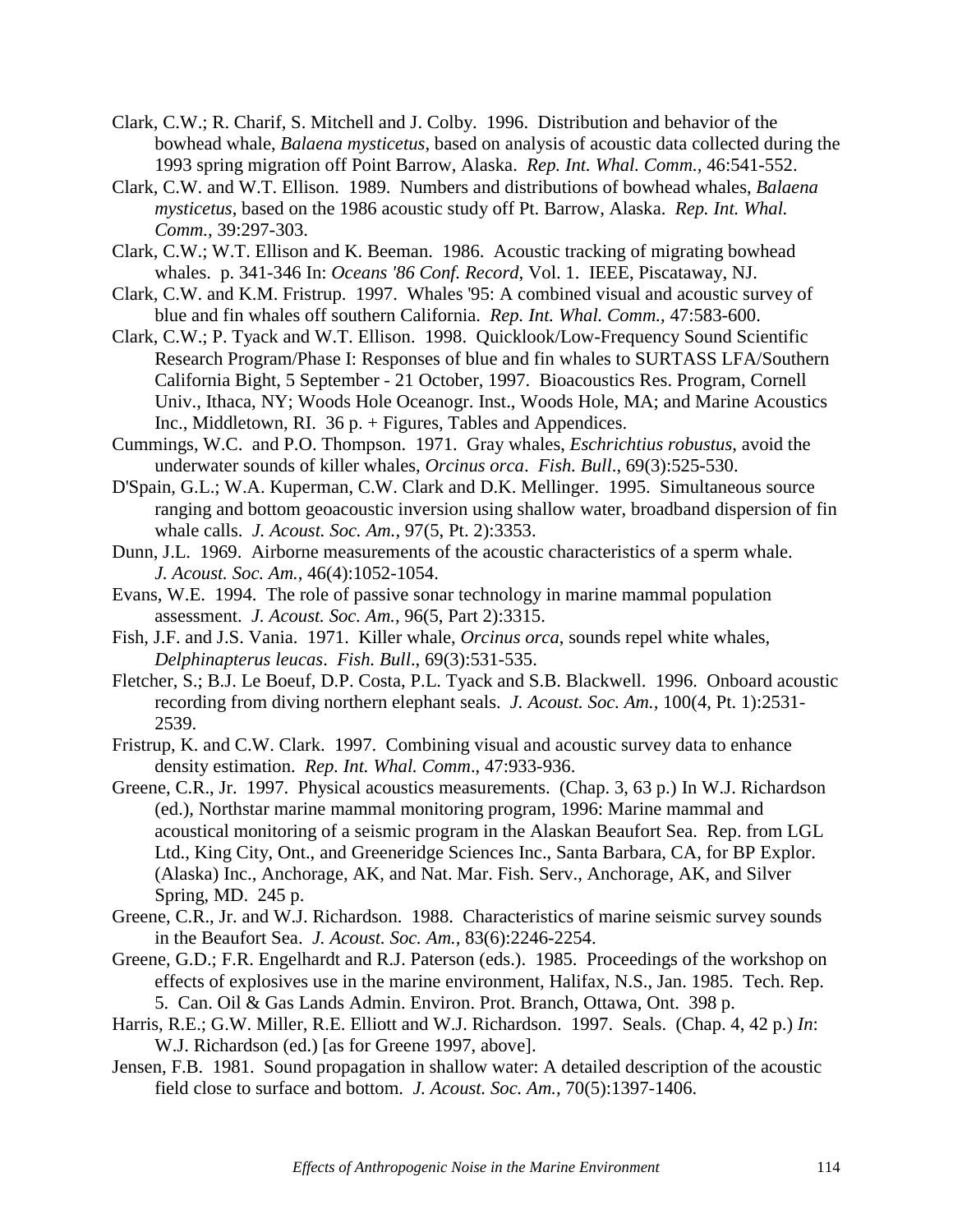- Johnson, J.S. and C.H. Spikes. 1997. U.S. Navy Surveillance Towed Array Sensor System Low Frequency Active (SURTASS LFA)—protecting the marine environment in system deployment. p. 65-75 *In*: Underwater bio-sonar and bioacoustics symposium, Loughborough Univ., Dec. 1997. *Proc. Inst. Acoust.,* 19(9). Institute of Acoustics, St. Albans, Herts., U.K. 293 p.
- Kingsley, M.C.S.; M.O. Hammill and B.P. Kelly. 1990. Infrared sensing of the under-snow lairs of the ringed seal. *Marine Mamm. Sci.,* 6(4):339-347.
- Ko, D.; J.E. Zeh, C.W. Clark, W.T. Ellison, B.D. Krogman and R. Sonntag. 1986. Utilization of acoustic location data in determining a minimum number of spring-migrating bowhead whales unaccounted for by the ice-based visual census. *Rep. Int. Whal. Comm.,* 36:325-338.
- Lancia, R.A.; T.D. Nudds and M.L. Morrison. 1993. Adaptive Resource Management: Policy as hypothesis, management by experiment/Opening comments: Slaying slippery shibboleths. *Trans. N. Am. Wildl. Nat. Resour. Conf.,* 93:505-508.
- Lancia, R.A.; C.E. Braun, M.W. Collopy, R.D. Dueser, J.G. Kie, C.J. Martinka, J.D. Nichols, T.D. Nudds, W.R. Porath and N.G. Tilghman. 1996. ARM! For the future: Adaptive Resource Management in the wildlife profession. *Wildl. Soc. Bull.,* 24(3):436-442.
- Lavigne, D.M. 1976. Counting harp seals with ultraviolet photography. Polar Rec. 18:269-271.
- Lavigne, D.M. and N.A. Øritsland. 1974. Ultraviolet photography: A new application for remote sensing of mammals. *Can. J. Zool.,* 52(7):939-941.
- Levenson, C. 1974. Source level and bistatic target strength of the sperm whale (Physeter catodon) measured from an oceanographic aircraft. *J. Acoustic. Soc. Am.,* 55(5):1100- 1103.
- Ljungblad, D.K. 1986. Endangered whale aerial surveys in the Navarin Basin and St. Matthew Hall planning areas, Alaska. *In*: Aerial surveys of endangered whales in the northern Bering, eastern Chukchi, and Alaskan Beaufort seas, 1985: With a seven year review, 1979-85. Appendix E in NOSC Tech. Rep. 1111; OCS Study MMS 86-0002. Rep. from Naval Ocean Systems Center, San Diego, CA, for U.S. Minerals Manage. Serv., Anchorage, AK. NTIS AD-A172 753/6.
- Love, R.H. 1973. Target strengths of humpback whales *Megaptera novaeangliae*. *J. Acoust. Soc. Am.,* 54:1312-1315.
- Malme, C.I.; P.R. Miles, C.W. Clark, P. Tyack and J.E. Bird. 1983. Investigations of the potential effects of underwater noise from petroleum industry activities on migrating gray whale behavior. BBN Rep. 5366. Rep. from Bolt Beranek & Newman Inc., Cambridge, MA, for U.S. Minerals Manage. Serv., Anchorage, AK. Var. pag. NTIS PB86-174174.
- Malme, C.I., P.R. Miles, C.W. Clark, P. Tyack and J.E. Bird. 1984. Investigations of the potential effects of underwater noise from petroleum industry activities on migrating gray whale behavior/Phase II: January 1984 migration. BBN Rep. 5586. Rep. from Bolt Beranek & Newman Inc., Cambridge, MA, for U.S. Minerals Manage. Serv., Anchorage, AK. Var. pag. NTIS PB86-218377.
- MMS. 1997. Arctic seismic synthesis and mitigating measures workshop/Proceedings. OCS Study MMS 97-0014. U.S. Minerals Manage. Serv., Anchorage, AK. 165 p.
- Moore, S.E.; M.E. Dahlheim, K.M. Stafford, C.G. Fox, H.W. Braham, M.A. McDonald and J. Thomason. 1998a. Acoustic and visual detection of large whales in the eastern North Pacific Ocean. *Rep. Int. Whal. Comm.,* 48 (in press).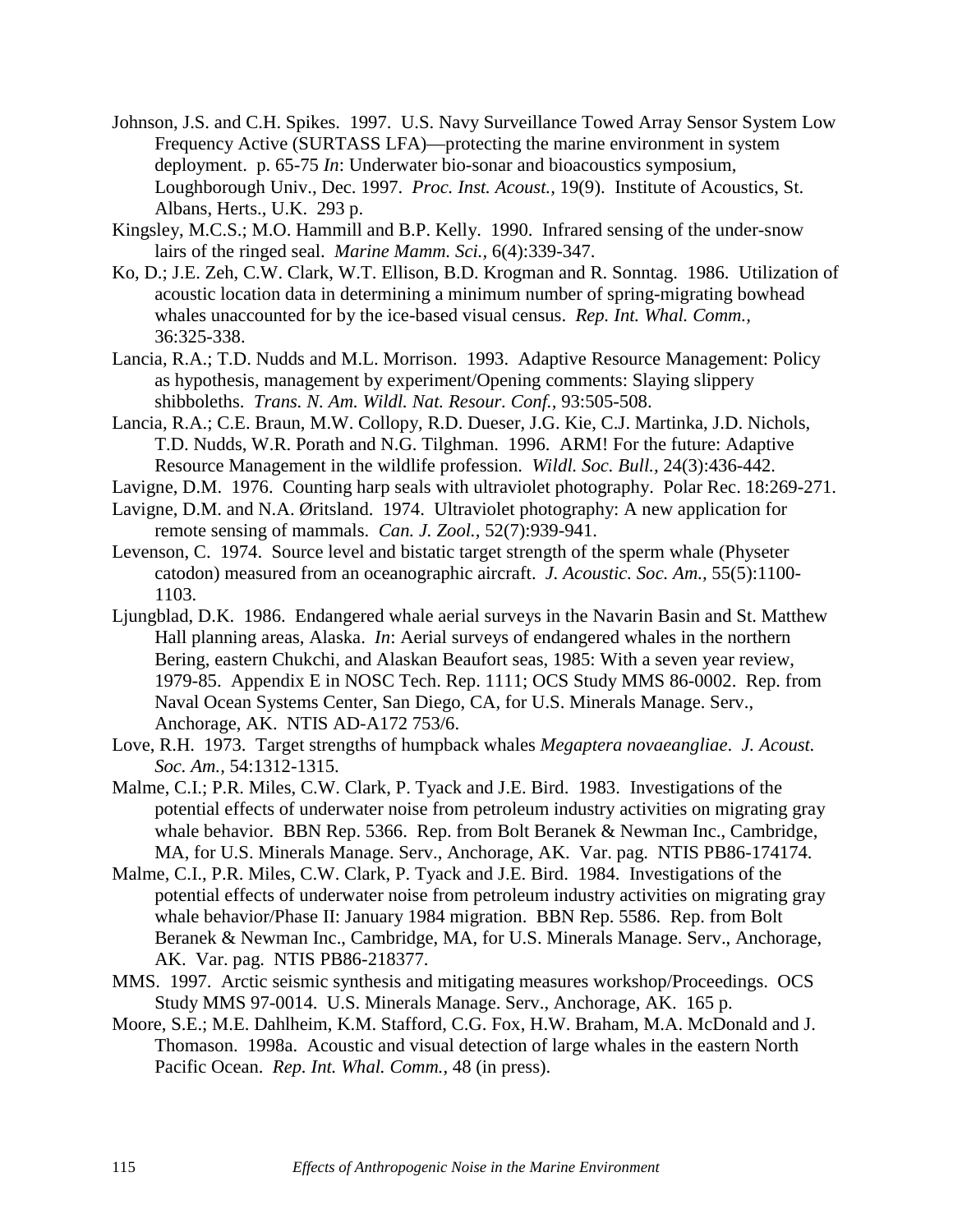- Moore, S.E. and R.R. Reeves. 1993. Distribution and movement. p. 313-386 In J.J. Burns, J.J. Montague and C.J. Cowles (eds.), The bowhead whale. Spec. Publ. 2. Soc. Mar. Mamm., Lawrence, KS. 787 p.
- Moore, S.E.; K.M. Stafford, M.E. Dahlheim, C.G. Fox, H.W. Braham, J.J. Polovina and D.E. Bain. 1998b. Seasonal variation in reception of fin whale calls at five geographic areas in the North Pacific. *Marine Mamm. Sci.,* 14(3):217-225.
- Mullins, J.; H. Whitehead and L.S. Weilgart. 1988. Behaviour and vocalizations of two single sperm whales, *Physeter macrocephalus*, off Nova Scotia. *Can. J. Fish. Aquatic Sci.,* 45(10):1736-1743.
- Nishimura, C.E. and D.M. Conlon. 1993. IUSS dual use: Monitoring whales and earthquakes using SOSUS. *Mar. Technol. Soc. J.,* 27(4):13-21 + cover.
- NMFS. 1996a. Small takes of marine mammals: Harassment takings incidental to specified activities in arctic waters; regulation consolidation. *Fed. Regist*., 61(70, 10 Apr.):15884- 15891.
- NMFS. 1996b. Taking and importing of marine mammals; offshore seismic activities in the Beaufort Sea/Notice of issuance of an Incidental Harassment Authorization. *Fed. Regist*., 61(144, 25 July):38715-38717.
- NMFS. 1997. Taking and importing of marine mammals; Offshore seismic activities in the Beaufort Sea/Notice of issuance of an Incidental Harassment Authorization. *Fed. Regist.,* 62(137, 17 July):38263-38267.
- NMFS. 1998. Small takes of marine mammals incidental to specified activities; seismic hazards investigations in Puget Sound/Notice of issuance of incidental harassment authorization. *Fed. Regist.,* 63(9, 14 Jan.):2213-2216.
- NRC. 1994. Low-frequency sound and marine mammals/Current knowledge and research needs. U.S. Nat. Res. Counc., Ocean Studies Board, Committee on low-frequency sound and marine mammals (D.M. Green, H.A. DeFerrari, D. McFadden, J.S. Pearse, A.N. Popper, W.J. Richardson, S.H. Ridgway and P.L. Tyack). Nat. Acad. Press, Washington, DC. 75 p.
- Perryman, W.L. and J.L. Laake. 1995. Gray whale day/night migration rates determined with an infrared sensor. *Rep. Int. Whal. Comm.,* 45:447-448.
- Premus, V. and J.L. Spiesberger. 1997. Can acoustic multipath explain finback (*B. physalus*) 20-Hz doublets in shallow water? *J. Acoust. Soc. Am.,* 101(2):1127-1138.
- Radford, S.F.; R.L. Gran and R.V. Miller. 1994. Detection of whale wakes with synthetic aperture radar. *Mar. Technol. Soc. J.,* 28(2):46-52.
- Raftery, A.E.; J.E. Zeh and Q. Yang. 1990. Bayes empirical interval estimation of bowhead whale, *Balaena mysticetus*, population size based upon the 1986 combined visual and acoustic census off Point Barrow, Alaska. *Rep. Int. Whal. Comm.,* 40:393-409.
- Richardson, W.J. 1997. Marine mammals and man-made noise: Current issues. p. 39-50 *In*: Underwater bio-sonar and bioacoustics symposium, Loughborough Univ., Dec. 1997. *Proc. Inst. Acoust.,* 19(9). Institute of Acoustics, St. Albans, Herts., U.K. 293 p.
- Richardson, W.J. [ed.]. 1998. Marine mammal and acoustical monitoring of BPXA's seismic program in the Alaskan Beaufort Sea, 1997. Rep. from LGL Ltd., King City, Ont., and Greeneridge Sciences Inc., Santa Barbara, CA, for BP Explor. (Alaska) Inc., Anchorage, AK, and U.S. Nat. Mar. Fish. Serv., Anchorage, AK, and Silver Spring, MD. Var. pag.
- Richardson, W.J.; C.R. Greene, Jr., C.I. Malme and D.H. Thomson. 1995. *Marine Mammals And Noise*. Academic Press, San Diego, CA. 576 p.